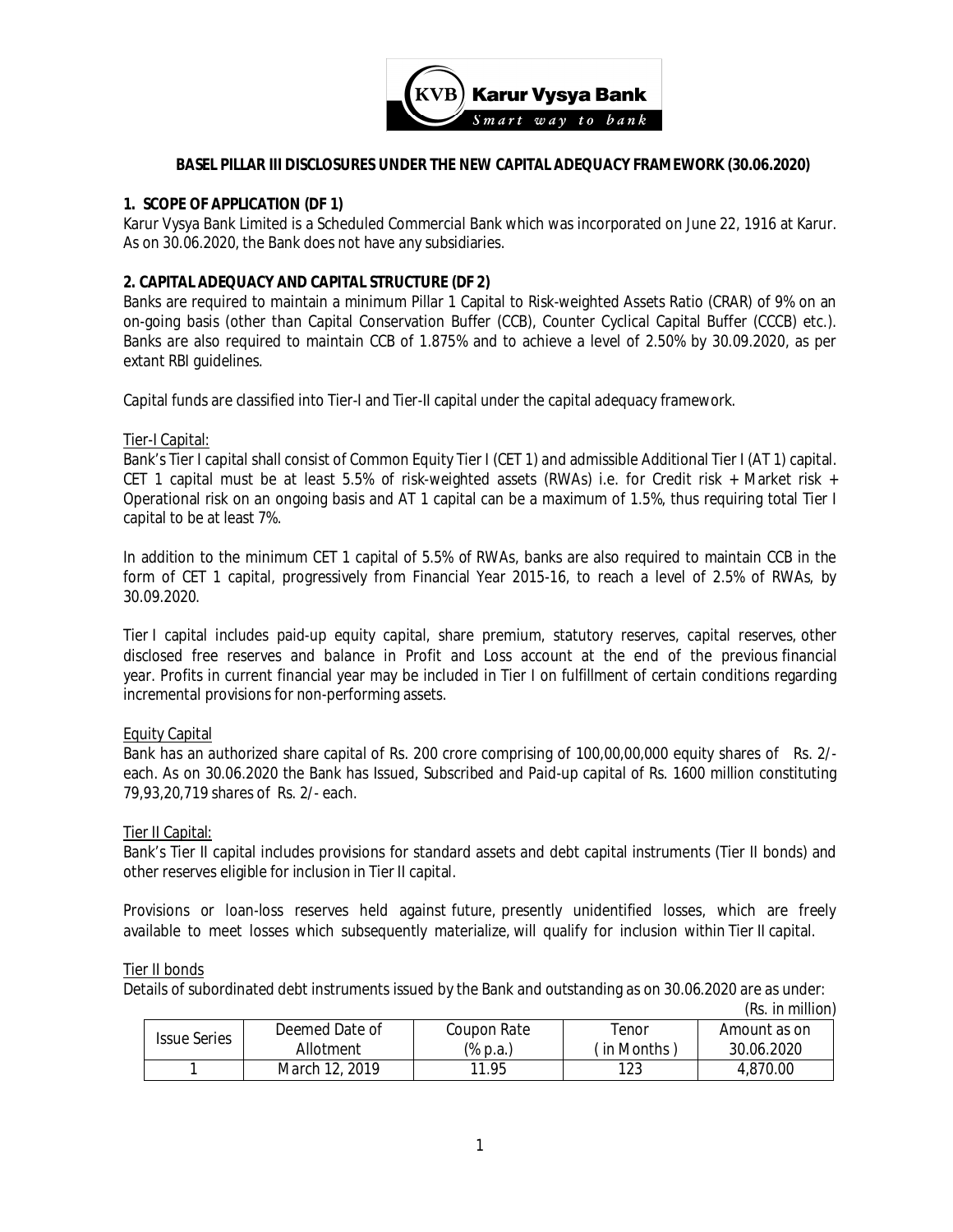| 1. Tier I capital                                                               |        |
|---------------------------------------------------------------------------------|--------|
| 1.1 Paid-up share capital                                                       | 1,599  |
| 1.2 Reserves                                                                    | 63,123 |
| 1.3 Gross Tier I capital $(1.1 + 1.2)$                                          | 64,722 |
| 1.4 Deductions                                                                  | 607    |
| 1.5 Total Tier I capital (1.3 - 1.4)                                            | 64,115 |
| 2. Tier II capital                                                              |        |
| 2.1 Subordinated Debt                                                           | 4,870  |
| 2.2 General Provisions and Revaluation Reserves                                 | 1,830  |
| 2.3 Investment Reserve & Investment Fluctuation Reserves                        | 1,281  |
| 2.4 Gross Tier II capital $(2.1 + 2.2 + 2.3)$                                   | 7,981  |
| 2.5 Deductions                                                                  |        |
| 2.6 Total Tier II capital (2.4 - 2.5)                                           | 7,981  |
| 3. Debt capital instruments eligible for inclusion in Basel III Tier II capital |        |
| 3.1 Total amount outstanding                                                    | 4,870  |
| 3.2 Of which amount raised during the current year                              |        |
| 3.3 Amount eligible to be reckoned as capital funds                             | 4,870  |
| 4. Subordinated debt eligible for inclusion in Tier II capital                  |        |
| 4.1 Total amount outstanding                                                    |        |
| 4.2 Of which amount raised during the current year                              |        |
| 4.3 Amount eligible to be reckoned as capital funds                             |        |
| 5. Other deductions from capital                                                |        |
| 6. Total eligible capital $(1.5 + 2.6)$                                         | 72,096 |

### **2.1 CAPITAL ADEQUACY ASSESSMENT PROCESS**

The Bank has a process for assessing its overall capital adequacy in relation to the Bank's risk profile and a strategy for maintaining its capital levels. The process ensures that the Bank has adequate capital to support all the material risks and an appropriate capital cushion. The Bank identifies, assesses and manages comprehensively all risks that it is exposed to through robust risk management framework, control mechanism and an elaborate process for capital calculation and planning.

The Bank has formalized and implemented a comprehensive Internal Capital Adequacy Assessment Process (ICAAP). The Bank's ICAAP covers the process for assessment of the adequacy of capital to support current and projected business levels / risks.

The Bank has a structured process for the identification and evaluation of all risks that the Bank faces, which may have a material impact on its financial position. The Bank considers the following risks as material risks it is exposed to in the normal course of its business and therefore, factors these while assessing / planning capital:

| 1. Credit Risk    | 2. Market Risk                            | 3. Operational Risk   |
|-------------------|-------------------------------------------|-----------------------|
| 4. Liquidity Risk | 5. Interest Rate Risk in the Banking Book | 6. Concentration Risk |
| 7. Strategic Risk | 8. Reputational Risk                      |                       |

The Bank has also implemented a Board approved Stress Testing Policy. Stress Testing involves the use of various techniques to assess the Bank's potential vulnerability to extreme but plausible ("stressed") business conditions. Typically, this relates, among other things, to the impact on the Bank's profitability and capital adequacy. Stress Tests are conducted on the Bank's on and off balance sheet exposures to test the impact of Credit risk, Market risk, Liquidity risk and Interest Rate Risk in the Banking Book (IRRBB). The stress test results are put up to the Risk Management Committee (RMC) of the Board for their review and guidance. The Bank periodically assesses and refines its stress tests in an effort to ensure that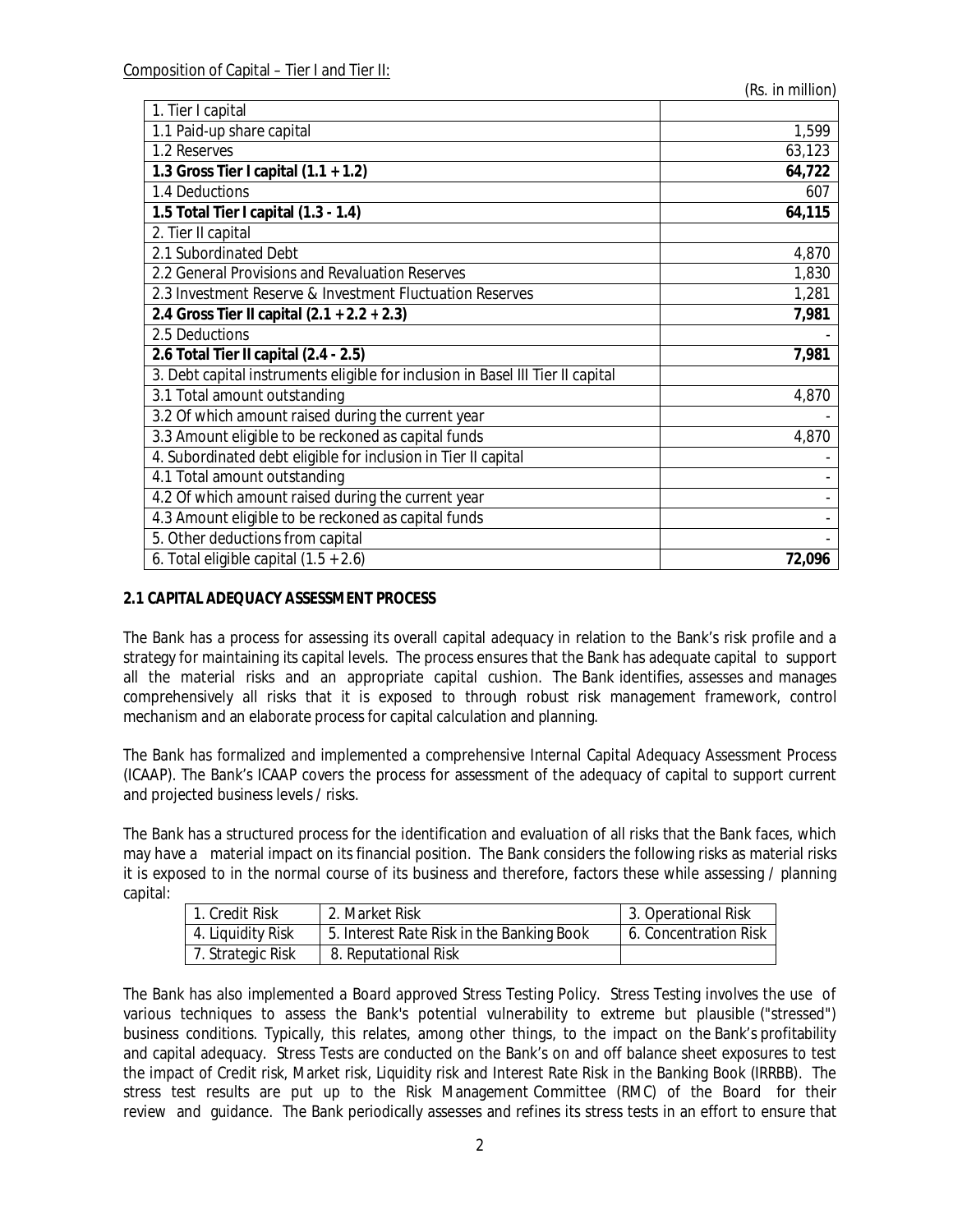the stress scenarios capture material risks as well as reflect possible extreme market moves that could arise as a result of market conditions. The stress tests are used in conjunction with the Bank's business plans for the purpose of capital planning in the ICAAP. In line with the RBI guidelines for implementing the New Capital Adequacy Framework under Basel III, the Bank has successfully migrated to the framework from April 1, 2013.

In accordance with the RBI's requirement, the Bank has continued to adopt Standardized Approach (SA) for Credit Risk and Basic Indicator Approach (BIA) for Operational Risk to compute capital as on 30.06.2020. Besides this, the Bank continues to apply the Standardized Duration Approach (SDA) for computing capital requirement for Market Risk. RBI has prescribed banks to maintain a minimum CRAR of 10.875% with regard to credit risk, market risk and operational risk as on 30.06.2020.

### **2.2 CAPITAL ADEQUACY AS ON 30.06.2020**

The total Capital to Risk Weighted Assets Ratio (CRAR) as per Basel III guidelines works to 18.14% as on 30.06.2020 (as against minimum regulatory requirement of 10.875%). The Tier I CRAR stands at 16.13%. The Bank has followed the extant RBI guidelines to arrive at the eligible capital, risk weighted assets and CRAR.

*(Rs. in million*)

Capital requirements for Credit Risk, Market Risk and Operational Risk:

|                                                     | (RS. 111 1111111011) |
|-----------------------------------------------------|----------------------|
| 1. Capital requirement for Credit Risk              |                      |
| -Portfolio subject to Standardized Approach         | 34,882               |
| -Securitization exposures                           |                      |
| 2. Capital requirement for Market Risk              |                      |
| <b>Standardized Duration Approach</b>               | 1,812                |
| <b>Interest Rate Risk</b><br>$\circ$                | 779                  |
| Foreign Exchange Risk (Including gold)<br>$\circ$   | 49                   |
| <b>Equity Risk</b><br>$\circ$                       | 984                  |
| 3. Capital requirement for Operational Risk         |                      |
| <b>Basic Indicator Approach</b>                     | 6,531                |
| Total capital requirements at 10.875% $(1 + 2 + 3)$ | 43,225               |
| <b>Total capital</b>                                | 72,096               |
| CRAR%                                               | 18.14%               |
| Tier-I CRAR %                                       | 16.13%               |
| <b>CET 1 %</b>                                      | 16.13%               |

### **3. RISK EXPOSURE AND ASSESSMENT**

The Bank is exposed to various types of risk such as Credit, Market, Operational, Liquidity, Interest Rate, Reputational, Legal and Strategic risk. The Bank has separate and independent Risk Management Department in place which oversees the management of all types of risks in an integrated fashion.

The objective of risk management is to have optimum balance between risk and return. It entails the identification, measurement and management of risks across the various businesses of the Bank. Risk is managed through framework defined in policies approved by the Board of Directors and supported by an independent risk management function which monitors and takes corrective action so that the Bank operates within its risk appetite. The risk management function attempts to anticipate vulnerabilities through quantitative or qualitative examination of the embedded risks in various activities. The Bank continues to focus on refining and improving its risk management systems. In addition to ensuring compliance with regulatory requirements, the Bank has developed robust internal systems for assessing capital requirements keeping in view the business objectives.

The Board of Directors approves the strategies and policies for Risk Management, based on recommendations of the RMC of the Board set up to focus upon risk management issues. The RMC of the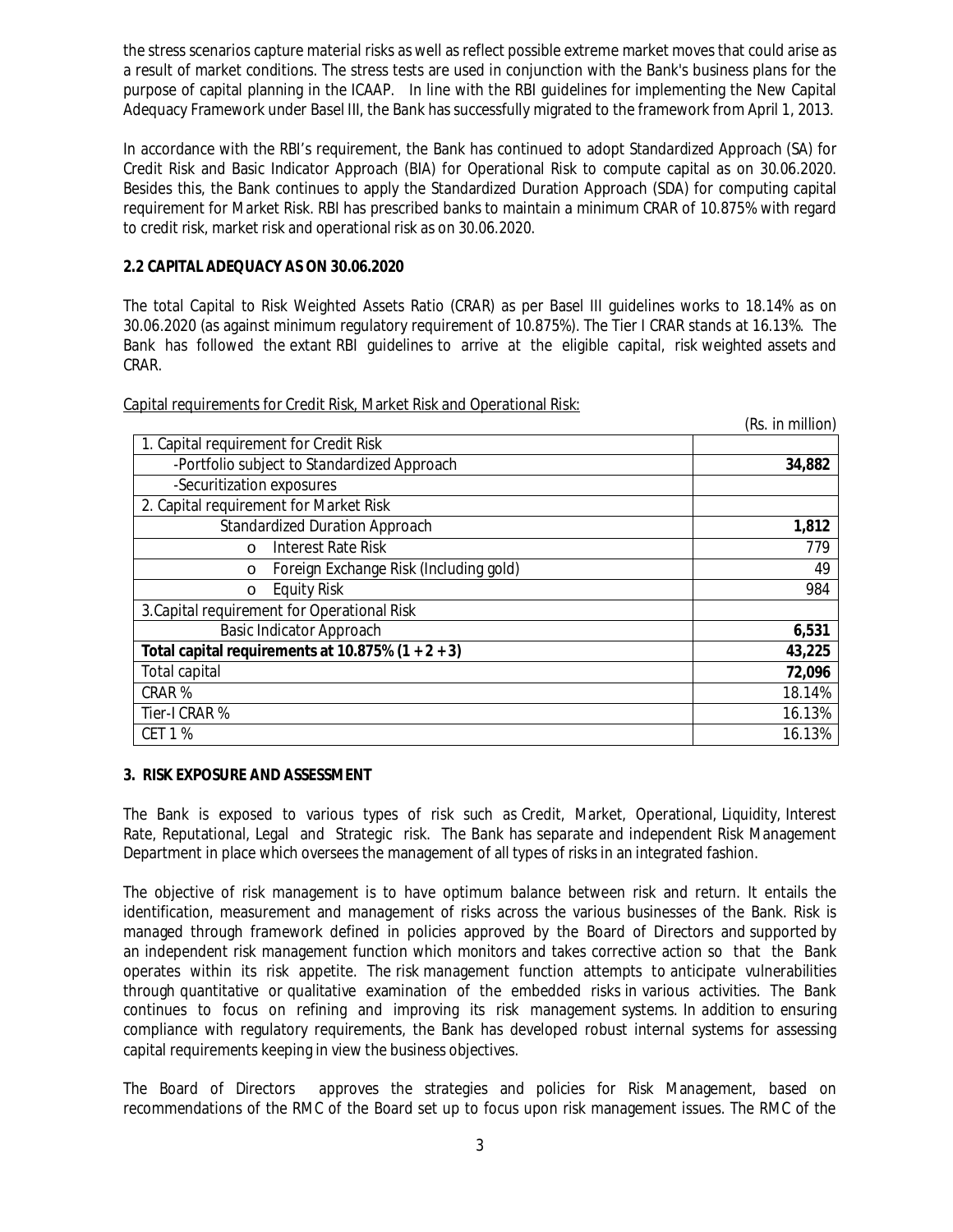Board reviews various aspects of risk arising from the businesses undertaken by the Bank. Operating level risk committees comprising of senior management viz. Asset Liability Management Committee, Operational Risk Management Committee, Market Risk Management Committee and the Credit Risk Management Committee oversee specific risk areas. These committees in turn provide inputs for review by the RMC of the Board.

### 3.1 Risk Management Committee of the Board:

The RMC of the Board is the primary tier to oversee implementation of Board approved strategies and policies, recommend setting up of tolerance limits wherever required, monitor implementation of strategies and policies, as well as adherence to prescribed tolerance limits etc. The RMC oversees the functioning of executive level committees for risk management.

### 3.2 Executive Level Committees:

At executive management level, the organizational responsibilities for implementing and monitoring Board approved strategies and policies and adhering to prescribed tolerance limits etc. are as under:

| S.N. |                  | Name of the committee                                 |                             |                                   |                                   | <b>Committee Focus Area</b> |              |           |  | Chairman |           |
|------|------------------|-------------------------------------------------------|-----------------------------|-----------------------------------|-----------------------------------|-----------------------------|--------------|-----------|--|----------|-----------|
|      | Credit           | Risk                                                  | Management                  | All                               | aspects                           |                             | Credit<br>0f | Risk      |  | MD & CEO |           |
|      | Committee (CRMC) |                                                       |                             | Management, Monitoring & Control  |                                   |                             |              |           |  |          |           |
| 2    | Asset            | Liability                                             | Management                  | All                               | aspects                           | of                          | Asset        | Liability |  | Chief    | Operating |
|      | Committee (ALCO) |                                                       |                             | Management, Monitoring & Control, |                                   |                             |              | Officer   |  |          |           |
|      |                  |                                                       |                             | Interest rate review etc.         |                                   |                             |              |           |  |          |           |
| 3    | Market           | Risk                                                  | Management                  | All                               | aspects                           | 0f                          | Market       | Risk      |  | Chief    | Operating |
|      |                  | Committee (MRMC)<br>Management, Monitoring & Control. |                             |                                   |                                   |                             | Officer      |           |  |          |           |
|      |                  |                                                       | Operational Risk Management | All                               | aspects                           | 0f                          | Operational  | Risk      |  | Chief    | Operating |
| 4    | Committee (ORMC) |                                                       |                             |                                   | Management, Monitoring & Control. |                             |              |           |  | Officer  |           |

## **4. CREDIT RISK (DF 3)**

4 .1 Credit risk is defined as the possibility of losses associated with diminution in the credit quality of borrowers or counterparties. In a bank's portfolio, losses stem from outright default due to inability or unwillingness of a customer or counterparty to meet commitments in relation to lending, trading, settlement and other financial transactions.

The Bank adopts the definition of 'past due' and 'impaired credits' (for accounting purposes) as defined by Reserve Bank of India under Income Recognition, Asset Classification and Provisioning (IRAC) norms.

## 4.1.1. Credit Risk Management

CRMC headed by MD & CEO is the top-level functional committee for managing credit risk. The committee is responsible for implementation of Credit Policy approved by the Bank's Board. The committee considers and takes decision necessary to manage and control credit risk within the overall quantitative prudential limits approved by the Bank's Board. The Committee is entrusted with the responsibilities to formulate standards for presentation of credit proposals, financial covenants, rating standards and benchmarks.

The Bank has adopted an integrated approach to credit risk management, which encompasses:

- Establishment and articulation of corporate priorities
- Institution and inculcation of an appropriate credit culture
- Determination of specific credit risk strategy and profile
- Implementation of appropriate credit risk controls
- Monitoring the effectiveness of credit risk controls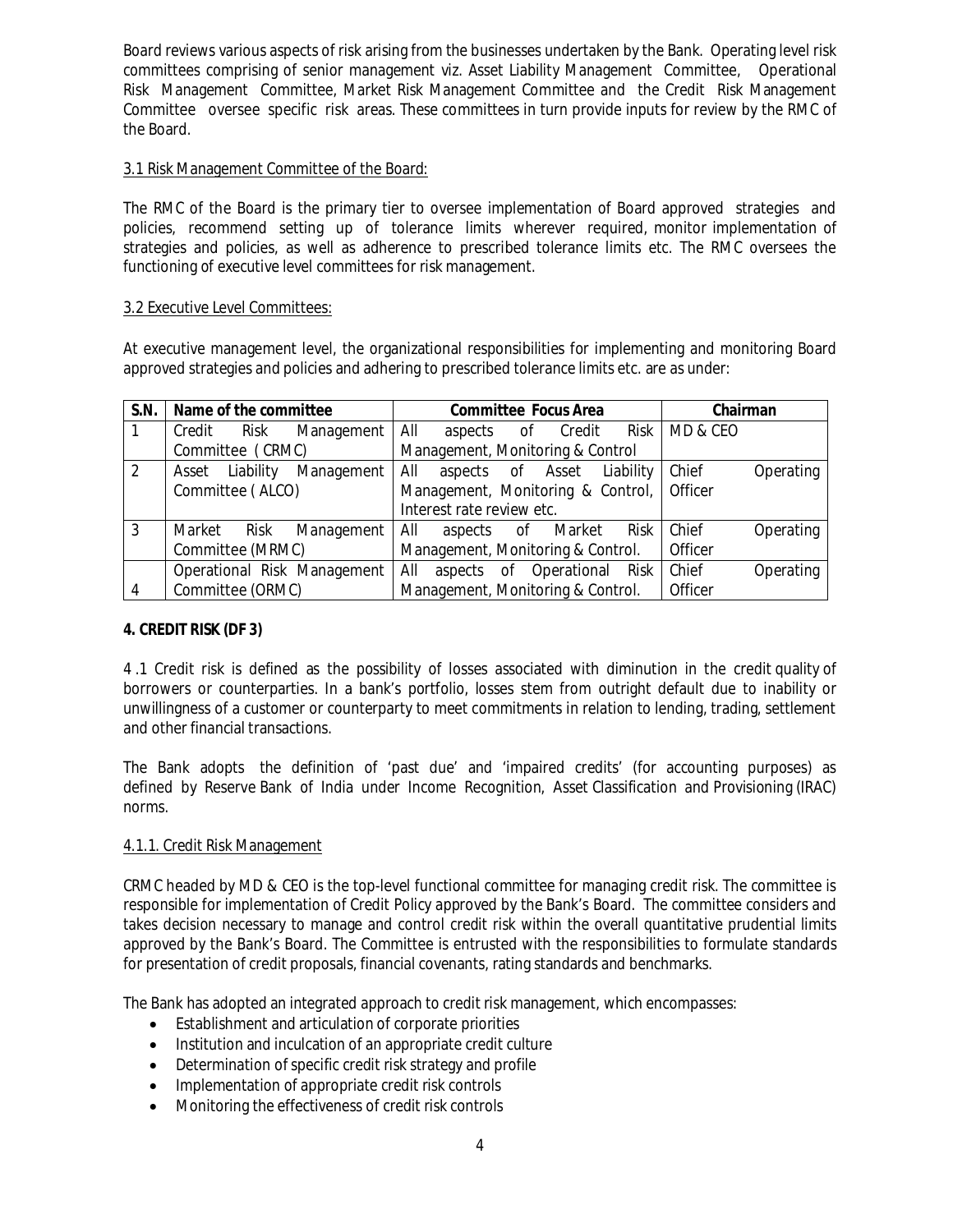The Bank has implemented the Standardized approach for regulatory capital measurement for credit risk.

## 4.1.2. Credit Risk Strategy and Risk Profile:

The Bank has adopted a credit risk strategy and risk appetite, which is in line with its risk taking ability to ensure conservation and growth of shareholder funds, with a proper balance between risk and reward. Financial resources are allocated to optimize the risk reward ratio.

There is a clearly articulated definition of acceptable credit risk, based upon:

- Identification of target markets/segments
- Establishing of characteristics of desirable customers within the target market
- Assessing whether adequate resources are available to support the business
- Ensuring that all legal and regulatory requirements are complied with
- Ensuring that the portfolio is consistent with the Bank's strategy and objectives especially in relation to risk concentration, maturity profile and liquidity management

### 4.1.3 Credit Risk Controls:

Credit risk controls focus on identification, measuring, monitoring and managing the assumed risks and include:

- A documented credit policy and credit risk rating policy
- Approval process with delegated authorities
- Asset quality and risk rating system and its verification
- **Effective loan disbursement mechanism to minimize the legal risk**
- Effective loan administration to ensure past-due management and bad loan detection
- A loan review mechanism
- Portfolio management tools to manage portfolio risks

Management of credit risk is at three levels:

- Strategic or Portfolio level, so as to ensure that no single event can have a significant adverse impact.
- Established credit policy to have a minimum standard for assuming risk
- Reliance on the competence of trained staff to make sound credit decisions

The Bank relies upon formal and conventional credit risk assessment, viz.:

- The ability and willingness of borrowers to repay.
- Dependence primarily on cash flows for repayment with security taken to provide a secondary source of repayment.
- Quality of data and analysis thereof forms the basis of assessment and not external reputation or unsubstantiated beliefs.
- Rational assessment of probability of default and assessment of 'Worst Case Scenario'.
- Transparency and communication of all relevant facts (negative as well as positive) necessary for making an informed credit decision.
- Documentation of all assessment, rationale and decisions.
- Know Your Customers 'KYC' forms the bedrock of initiating and sustaining any relationship.

### 4.2 Total gross credit risk exposure:

|                   | (Rs. in million) |
|-------------------|------------------|
| Category Domestic | Amount           |
| Fund based        | 572,475          |
| Non fund based    | 33,848           |
| Total             | 606,323          |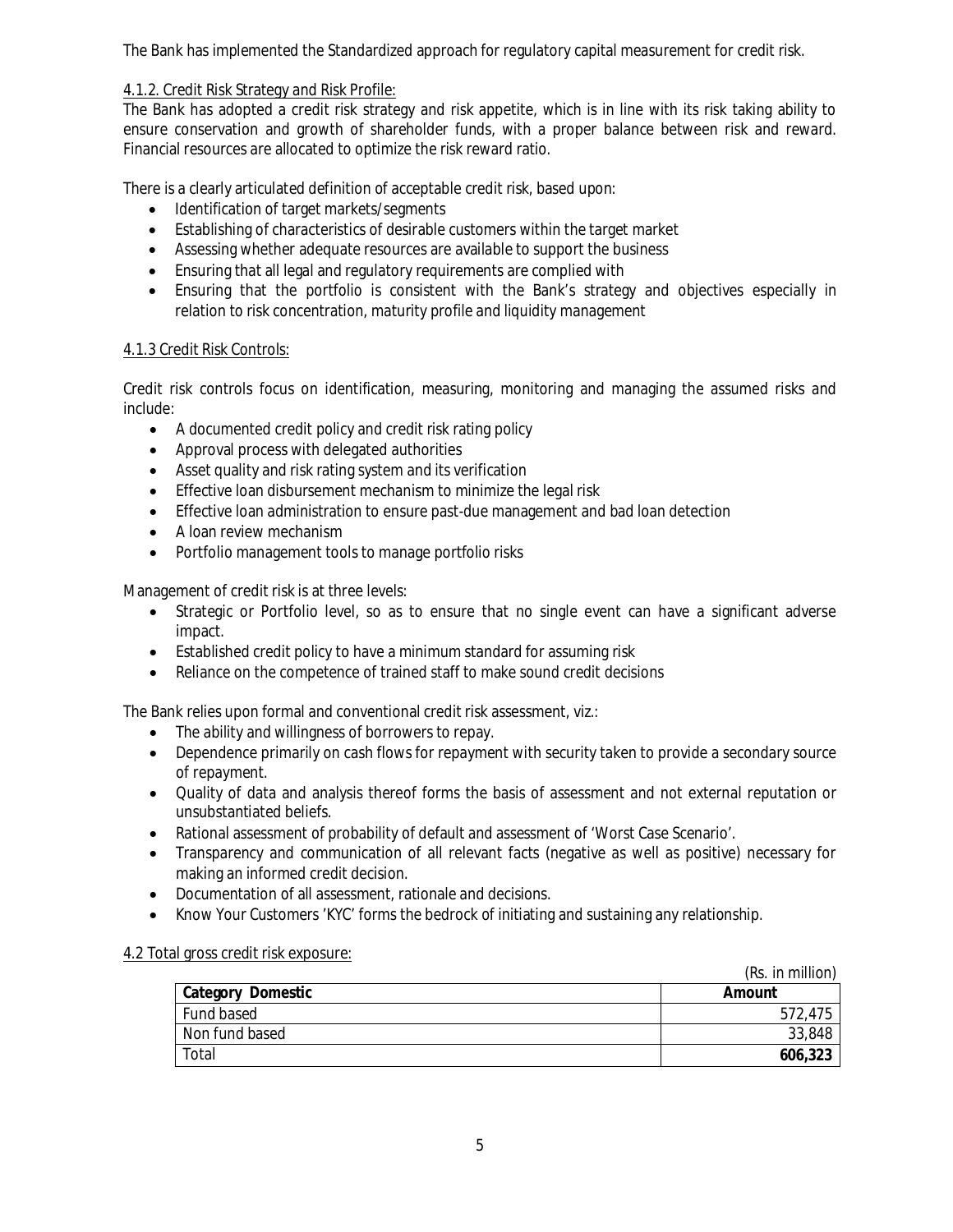*Note:*

1. Fund based credit exposure excludes cash in hand, balance with RBI, investments in shares and bonds etc., deposits placed with NABARD, SIDBI & NHB, fixed and other assets.

2. Non-fund based exposure includes outstanding Letter of Credit, Acceptances and Bank Guarantee exposures.

Exposure includes credit exposure (funded and non-funded credit limits) and investment exposure (including underwriting and similar commitments). The sanctioned limits or outstanding, whichever is higher, is reckoned for arriving at the exposure limit. In case of fully drawn term loans (i.e. where there is no scope for further drawal of any portion of the sanctioned limit), the outstanding is treated as the exposure.

#### 4.3 Geographical Distribution of Credit:

|                       |                   |                    | (Rs.in million)   |
|-----------------------|-------------------|--------------------|-------------------|
| <b>STATE</b>          | <b>FUND BASED</b> | <b>STATE</b>       | <b>FUND BASED</b> |
| ANDHRA PRADESH        | 70,958            | <b>CHANDIGARH</b>  | 552               |
| <b>BIHAR</b>          | 38                | <b>DELHI</b>       | 13,518            |
| CHHATTISGARH          | 181               | <b>GUJARAT</b>     | 14,206            |
| <b>GOA</b>            | 308               | <b>JHARKHAND</b>   | 199               |
| <b>HARYANA</b>        | 3,468             | <b>KERALA</b>      | 9,793             |
| KARNATAKA             | 32,478            | <b>MAHARASHTRA</b> | 40,432            |
| <b>MADHYA PRADESH</b> | 756               | <b>PONDICHERRY</b> | 4,263             |
| ORISSA                | 1,411             | RAJASTHAN          | 294               |
| <b>PUNJAB</b>         | 1,091             | TELANGANA          | 39,794            |
| <b>TAMIL NADU</b>     | 240,416           | UTTARAKHAND        | 79                |
| <b>UTTAR PRADESH</b>  | 2,495             |                    |                   |
| <b>WEST BENGAL</b>    | 9,445             | <b>TOTAL</b>       | 486,175           |

4.4 Industry wise distribution of exposures

| (Rs.in million)                                 |                   |                       |  |  |  |  |
|-------------------------------------------------|-------------------|-----------------------|--|--|--|--|
| <b>Industry</b>                                 | <b>Fund Based</b> | <b>Non-Fund Based</b> |  |  |  |  |
| MINING & QUARRYING                              | 2,348             | 395                   |  |  |  |  |
| <b>FOOD PROCESSING</b>                          | 4,054             | 1,800                 |  |  |  |  |
| <b>BEVERAGES &amp; TOBACCO</b>                  | 1,521             | 26                    |  |  |  |  |
| <b>TEXTILES</b>                                 | 42,371            | 1,351                 |  |  |  |  |
| LEATHER AND LEATHER PRODUCTS                    | 472               | 6                     |  |  |  |  |
| WOOD AND WOOD PRODUCTS                          | 4,546             | 2,068                 |  |  |  |  |
| PAPER AND PAPER PRODUCTS                        | 4,541             | 365                   |  |  |  |  |
| PETROLEUM                                       | 192               | 5                     |  |  |  |  |
| CHEMICALS AND CHEMICAL PRODUCTS                 | 4,801             | 186                   |  |  |  |  |
| RUBBER, PLASTIC AND THEIR PRODUCTS              | 5,873             | 96                    |  |  |  |  |
| <b>GLASS &amp; GLASSWARE</b>                    | 475               | 5                     |  |  |  |  |
| <b>CEMENT &amp; CEMENT PRODUCTS</b>             | 2,532             | 65                    |  |  |  |  |
| BASIC METAL AND METAL PRODUCTS                  | 7,916             | 1,414                 |  |  |  |  |
| <b>ALL ENGINEERING</b>                          | 4,864             | 1,218                 |  |  |  |  |
| VEHICLES, VEHICLE PARTS AND TRANSPORT EQUIPMENT | 4,617             | 109                   |  |  |  |  |
| <b>GEMS AND JEWELLERY</b>                       | 7,193             | 2,783                 |  |  |  |  |
| <b>CONSTRUCTION</b>                             | 3,896             | 3,086                 |  |  |  |  |
| <b>INFRASTRUCTURE</b>                           | 19,183            | 3,166                 |  |  |  |  |
| <b>OTHER INDUSTRIES</b>                         | 4,351             | 182                   |  |  |  |  |
| <b>OTHERS</b>                                   | 391,082           | 15,522                |  |  |  |  |
| <b>TOTAL</b>                                    | 516,828           | 33,848                |  |  |  |  |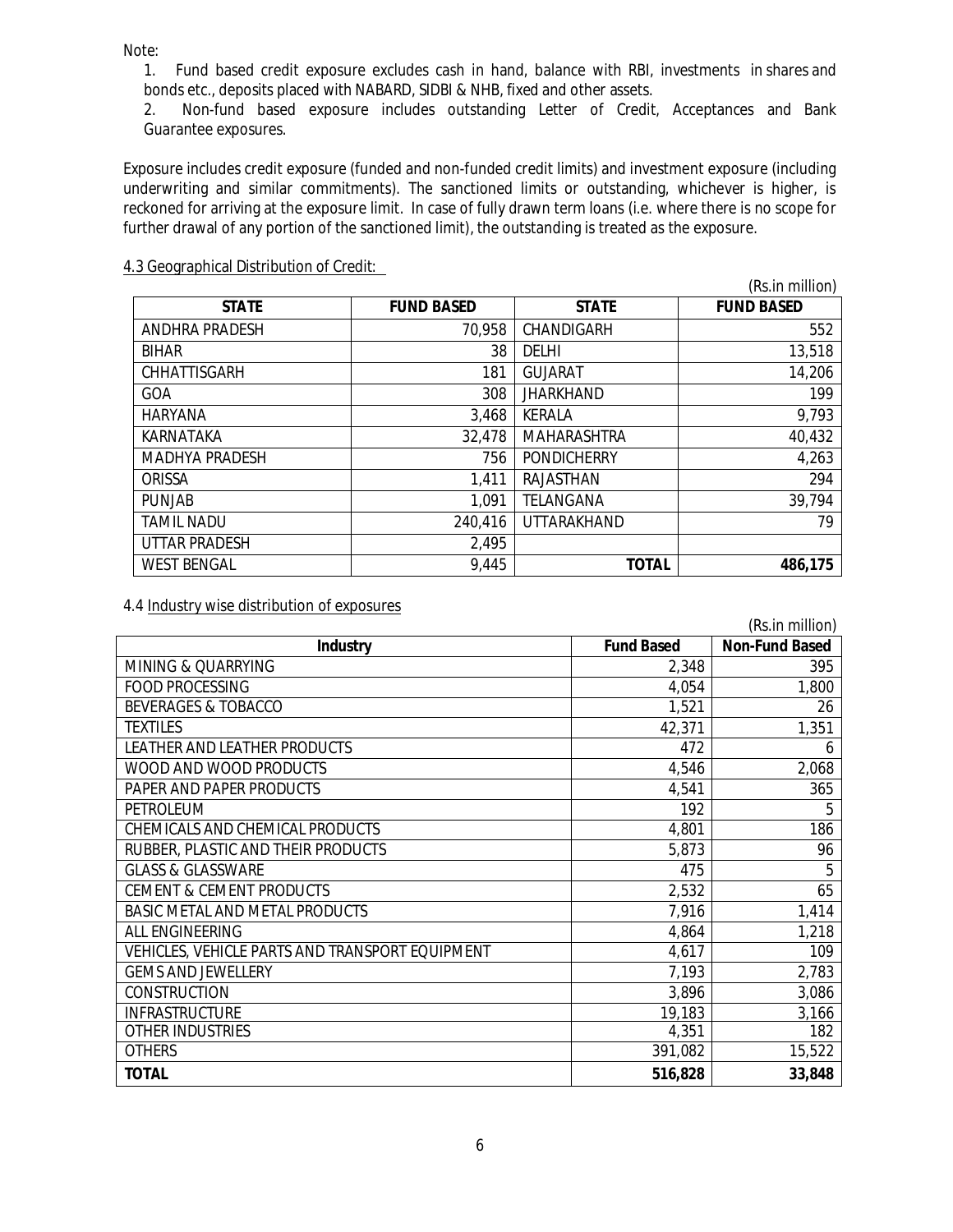## 4.5 Exposure to Industries in excess of 5% of total exposure

*(Rs.in million)*

| <b>Industry</b> | <b>Fund based Facilities</b> | <b>Non-Fund based Facilities</b> |
|-----------------|------------------------------|----------------------------------|
| textiles        | 10 071<br>42,37              | ,351                             |
| Total           | 42,371                       | ,351                             |

## 4.6 Residual contractual maturity breakdown of assets\*

|                                   |                |                            |                                |                 |                                         |                                       |                               |                               | (Rs.in million) |
|-----------------------------------|----------------|----------------------------|--------------------------------|-----------------|-----------------------------------------|---------------------------------------|-------------------------------|-------------------------------|-----------------|
|                                   | Cash           | Bal.<br>with<br><b>RBI</b> | Bal.<br>with<br>other<br>banks | Investm<br>ents | <b>Advanc</b><br>es<br>(Perfor<br>ming) | <b>Gross</b><br>$NPA +$<br><b>NPI</b> | <b>Fixed</b><br><b>Assets</b> | <b>Other</b><br><b>Assets</b> | <b>Total</b>    |
| Day 1                             | 7,019          | 1426                       | 4236                           | 60580           | 9198                                    |                                       |                               | 2708                          | 85167           |
| 2-7 Days                          |                | 329                        | 376                            | 2157            | 3039                                    |                                       |                               | 339                           | 6240            |
| 8-14 Days                         | ۰              | 363                        | 303                            | 2156            | 3258                                    |                                       | $\overline{\phantom{a}}$      | 339                           | 6419            |
| 15-30 Days                        |                | 624                        | 1515                           | 3713            | 8977                                    |                                       |                               |                               | 14829           |
| 31 Days & upto 2<br><b>Months</b> |                | 942                        |                                | 5602            | 9197                                    |                                       |                               |                               | 15741           |
| Over 2 Months &<br>upto 3 Months  |                | 1016                       |                                | 6545            | 20278                                   |                                       |                               |                               | 27839           |
| Over 3 Months &<br>upto 6 Months  | $\blacksquare$ | 2269                       |                                | 16403           | 52157                                   |                                       |                               |                               | 70829           |
| Over 6 Months &<br>upto 1 Year    |                | 3731                       |                                | 26356           | 62447                                   |                                       |                               |                               | 92534           |
| Over 1 Year & upto<br>3 years     |                | 4597                       | 26                             | 29584           | 182007                                  |                                       |                               |                               | 216214          |
| Over 3 Years &<br>upto 5 years    | $\overline{a}$ | 2092                       | ÷,                             | 15705           | 35403                                   | 8696                                  |                               |                               | 61896           |
| Over 5 Years                      | $\blacksquare$ | 1893                       | $\blacksquare$                 | 12193           | 59659                                   | 33243                                 | 5603                          | 8826                          | 121417          |
| Total                             | 7,019          | 19282                      | 6456                           | 180994          | 445620                                  | 41939                                 | 5603                          | 12212                         |                 |

*\* As per ALM Guidelines*

# 4.7 Non Performing Advances and Provisions

|                                        | (Rs. in million) |
|----------------------------------------|------------------|
| <b>Particulars</b>                     | <b>Amount</b>    |
| a) Gross NPA                           |                  |
| i. Substandard                         | 8,696            |
| ii. Doubtful 1                         | 8,494            |
| iii. Doubtful 2                        | 11,413           |
| iv. Doubtful 3                         | 5,717            |
| v. Loss                                | 6,237            |
| <b>Total</b>                           | 40,557           |
| b) Net NPA                             | 15,852           |
| c) NPA Ratios                          |                  |
| Gross NPAs to Gross Advances (%)<br>Τ. | 8.34%            |
| ii.<br>Net NPAs to Net Advances (%)    | 3.44%            |
| d) Movement of NPA (Gross)             |                  |
| i. Opening balance 01.04.2020          | 42,128           |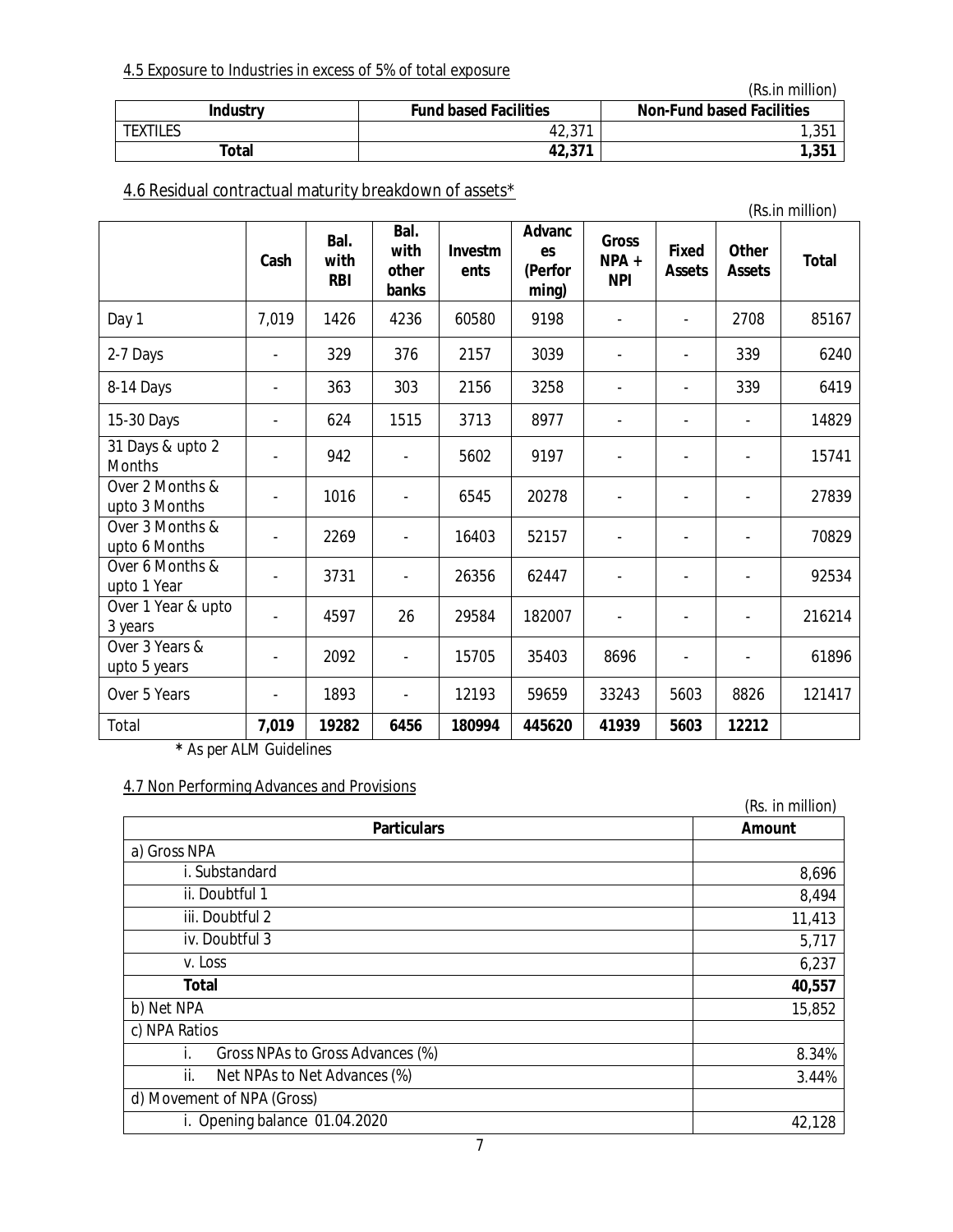| ii. Additions during the year                                                       |           | 404       |
|-------------------------------------------------------------------------------------|-----------|-----------|
| iii. Reductions during the year                                                     | 1,975     |           |
| iv. Closing balance 30.06.2020                                                      |           | 40,557    |
| e) Movement of provisions for NPA                                                   | Specific  | General   |
|                                                                                     | Provision | Provision |
| i. Opening balance as on 01.04.2020                                                 | 23,506    |           |
| ii. Provision made during the year                                                  | 2,401     |           |
| iii. Write-off / write-back of excess provisions                                    | 1,695     |           |
| iv. Closing balance 30.06.2020                                                      | 24,212    |           |
| f) Write Offs / Recoveries that have been booked directly to the income statement   |           |           |
| i. Write Offs that have been booked directly to the income statement                | 3         |           |
| ii. Recoveries that have been booked directly to the income statement               |           | 10        |
| g) Amount of Non-Performing Investments                                             |           | 1,386     |
| h) Amount of provisions held for Non-Performing Investments                         |           | 1,366     |
| i) Movement of depreciation on investments                                          |           |           |
| Opening balance as on 01.04.2020<br>i.                                              |           | 1,722     |
| Add - Provision made during the year<br>ii.                                         |           | 154       |
| Less - Write-off/ write-back of excess provision during the year (including<br>iii. |           | 0         |
| depreciation utilized on the sale of securities)                                    |           |           |
| Closing balance as on 30.06.2020<br>iv.                                             |           | 1,876     |

## 4.7.1 Major Industry break up of NPA

|                                              |                  |                       | (Rs. in million)                       |
|----------------------------------------------|------------------|-----------------------|----------------------------------------|
| Industry                                     | <b>Gross NPA</b> | Specific<br>Provision | Write Off during the<br>current period |
| MINING & QUARRYING                           | 4                | 4                     | $\sim$                                 |
| <b>FOOD PROCESSING</b>                       | 488              | 115                   |                                        |
| BEVERAGES & TOBACCO (EXCLUDING TEA & COFFEE) | 74               | 50                    |                                        |
| <b>TEXTILES</b>                              | 1618             | 723                   |                                        |
| LEATHER AND LEATHER PRODUCTS                 | 86               | 47                    |                                        |
| WOOD AND WOOD PRODUCTS                       | 1042             | 350                   |                                        |
| PAPER AND PAPER PRODUCTS                     | 311              | 79                    |                                        |
| <b>PETROLEUM</b>                             | 35               | 9                     |                                        |
| CHEMICALS AND CHEMICAL PRODUCTS              | 716              | 204                   |                                        |
| RUBBER, PLASTIC AND THEIR PRODUCTS           | 2458             | 2409                  |                                        |
| <b>CEMENT &amp; CEMENT PRODUCTS</b>          | 1398             | 512                   |                                        |
| BASIC METAL AND METAL PRODUCTS               | 1619             | 759                   |                                        |
| ALL ENGINEERING                              | 310              | 216                   |                                        |
| VEHICLES, VEHICLE PARTS AND TRANSPORT EQUIP. | 3255             | 3109                  |                                        |
| <b>GEMS AND JEWELLERY</b>                    | 208              | 38                    |                                        |
| <b>CONSTRUCTION</b>                          | 106              | 49                    |                                        |
| <b>INFRASTRUCTURE</b>                        | 6398             | 5014                  |                                        |
| <b>OTHER INDUSTRIES</b>                      | 112              | 59                    |                                        |
| <b>TOTAL</b>                                 | 20238            | 13746                 |                                        |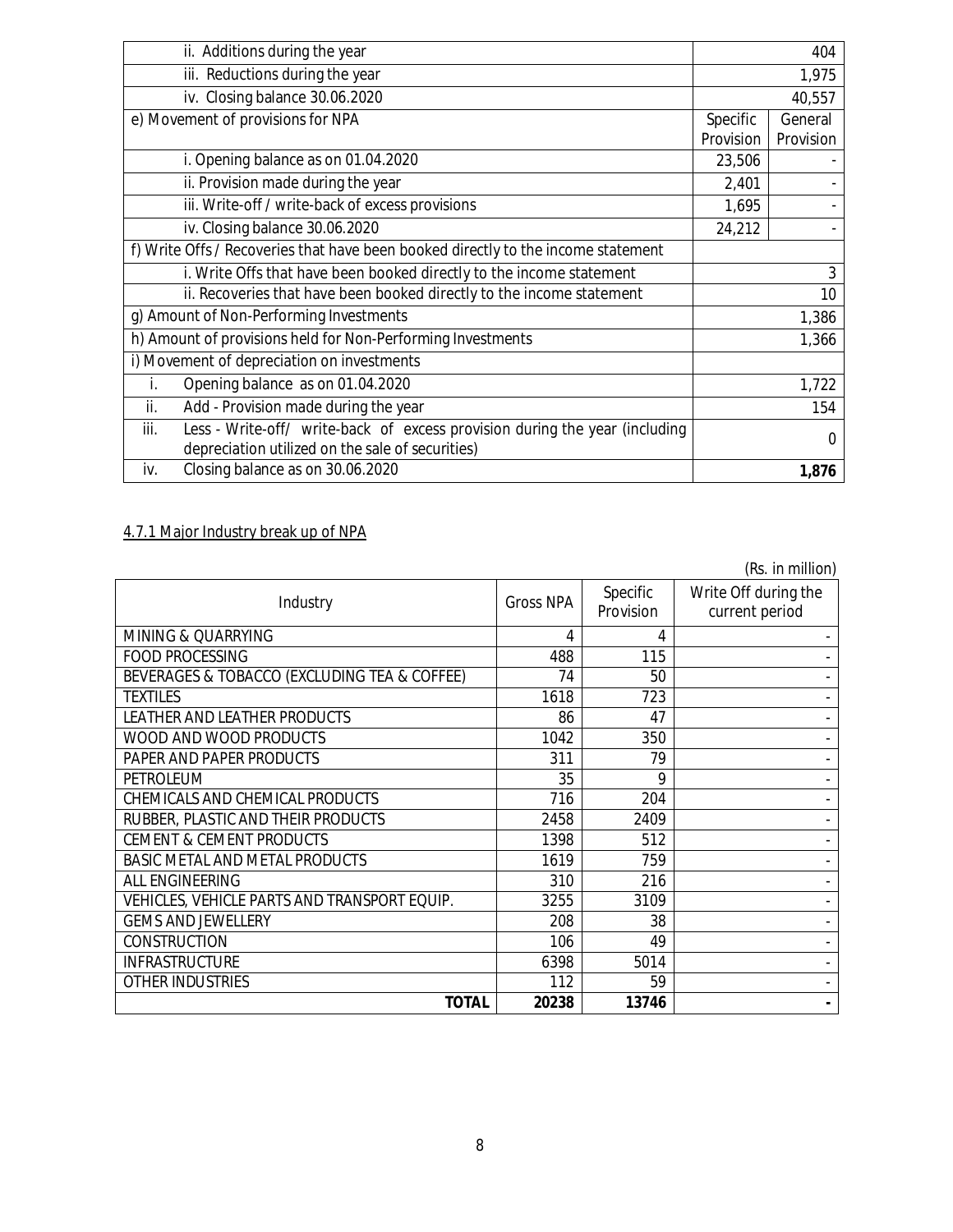### 4.7.2 Geography wise distribution of NPA and Provision

|              |           | (KS,III, IIIIII)          |
|--------------|-----------|---------------------------|
| Geography    | Gross NPA | <b>Specific Provision</b> |
| Domestic     | 40,557    | 24,212                    |
| Overseas     | -         |                           |
| <b>Total</b> | 40,557    | 24,212                    |

*(Rs.in million)*

### **5. CREDIT RISK: DISCLOSURES FOR PORTFOLIO SUBJECT TO THE STANDARDIZED APPROACH (DF 4)**

5 (a). The Bank has used the ratings of the following domestic external Credit Rating Agencies (CRA) for the purpose of risk weighting Bank's claims on the domestic entities for capital adequacy purpose:

- i. CRISIL
- ii. CARE
- iii. ICRA
- iv. India Ratings
- v. Brickwork
- vi. SMERA
- vii. Infomerics

5 (b). A description of the process used to transfer public issuer ratings onto comparable assets in the banking book:

Bank has used short term ratings for assets with maturity upto one year and long-term ratings for assets maturing after one year as accorded by the approved external credit rating agencies. Bank has not cherry picked ratings. Bank has not used one rating of a CRA for one exposure and another CRA's rating for another exposure on the same counterparty unless only one rating is available for a given exposure.

Cash credit exposures have been rated as long-term facility, notwithstanding the repayable on demand condition.

If an obligor has a long term external credit rating that warrants RW (Risk Weight) of 150%, all unrated exposures on the same obligor whether long or short is assigned the same 150% RW unless mitigated by recognized Credit Risk Mitigates.

Bank has used only solicited rating from the recognized CRAs. In case the obligor has multiple ratings from CRAs, the rating to be used is selected as per RBI guidelines.

If there is only one rating by a chosen CRA for a particular claim, that rating is used to determine the risk weight of the claim.

If there are two ratings accorded by chosen CRAs that map into different risk weights, the higher risk weight is applied.

If there are three or more ratings accorded by chosen CRAs with different risk weights, the ratings corresponding to the two lowest risk weights is referred to and the higher of those two risk weights is applied. i.e., the second lowest risk weight.

Where RW associated with the rating by a CRA for a specific investment instrument is lower than one corresponding to unrated exposure, but the Bank's exposure is not in that instrument but some other debt, the RW for the rated exposure has been applied to Bank's unrated exposure provided the latter ranks pari-passu or senior to the specific rated exposure and the maturity of Bank's claim is not later than the rated exposure.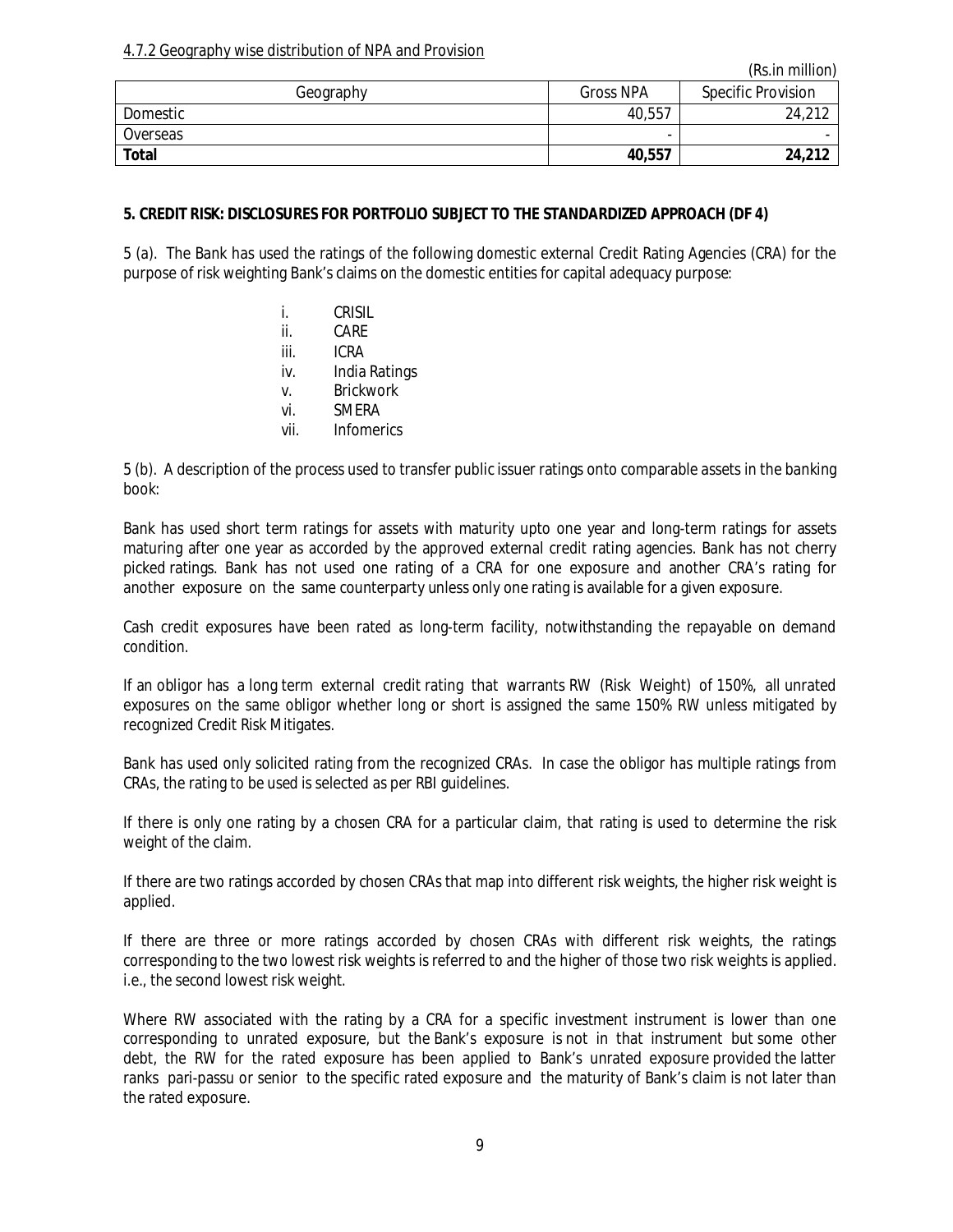If either the issuer or a single issue has been rated warranting RW equal or higher than unrated claim, a claim on the same issuer which is unrated but ranks pari-passu or junior to the rated exposure has been assigned the same RW as the rated exposure.

No recognition of Credit Risk Mitigation (CRM) technique has been taken into account in respect of a rated exposure if that has already been factored by the CRA while carrying out the rating.

For exposure amounts after risk mitigation subject to the standardized approach, amount of the Bank's outstanding (rated and unrated) in the following three major risk buckets as well as those that are deducted as on 30.06.2020 are as follows:

|             | (Rs. in million)    |                   |                       |
|-------------|---------------------|-------------------|-----------------------|
| <b>S.N.</b> | <b>Risk Weight</b>  | <b>Fund Based</b> | <b>Non Fund Based</b> |
|             | Below 100%          | 367,126           | 11,023                |
|             | 100%                | 120,443           | 10,240                |
|             | More than 100%      | 42,648            | 4,670                 |
|             | Total $(1 + 2 + 3)$ | 530,217           | 25,933                |

### **6. CREDIT RISK MITIGATION: DISCLOSURES FOR STANDARDIZED APPROACH (DF 5)**

6.1 The Bank has adopted Credit Risk Mitigation (CRM) techniques and Collateral Management (CM) guidelines issued by RBI under Master circular – Prudential guidelines on Capital Adequacy and Market Discipline – New Capital Adequacy Framework (NCAF).

The Bank has utilized credit risk mitigation in the form of Bank's own deposits, LIC Policies, National Saving Certificate and gold, wherever the collateral is identifiable, marketable & enforceable and complies with RBI requirements. Sovereign exposures and Sovereign guaranteed exposures are risk weighted as per RBI directives.

The general principles applicable for use of credit risk mitigation techniques are as under:

- i. No transaction in which CRM techniques are used has been assigned higher capital requirement than as otherwise identical transaction where such techniques are not used.
- ii. The Bank has taken care to see that effects of CRM are not double counted. To ensure this no additional supervisory recognition of CRM for regulatory capital purposes is made available on claims for which an issue-specific rating is used that already reflects that CRM.
- iii. Principal-only ratings will not be allowed within the CRM framework. The rating should cover principal and interest.

The Bank has, therefore, put in place robust procedures and processes to control these risks, including strategy, consideration of the underlying credit, valuation, policies and procedures systems, control of roll-off risks, and management of concentration risk arising from the use of CRM techniques and its interaction with the Bank's overall credit risk profile.

#### 6.2 Eligible Financial Collateral:

The following collaterals are used as risk mitigants –

- i. Cash margins and fixed deposit receipts of the counterparty with the Bank
- ii. Gold bullion and jewelry
- iii. Securities issued by Central and State Governments
- iv. National Savings Certificates, Kisan Vikas Patras
- v. Life insurance policies with a declared surrender value of an insurance company which is regulated by an insurance sector regulator.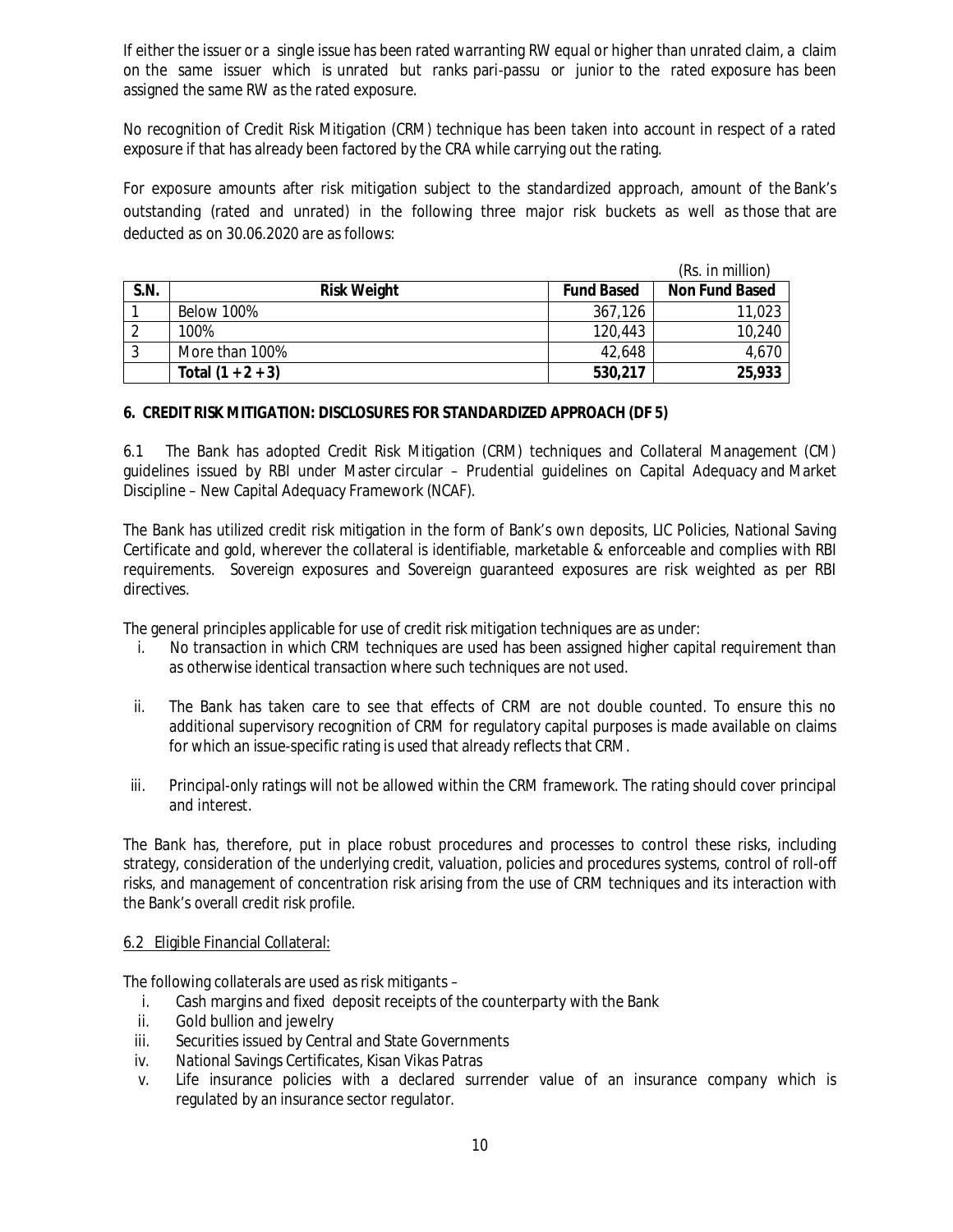- vi. Debt securities rated by a chosen CRA in respect of which the banks should be sufficiently confident about the market liquidity and where they are either:
	- a) Attracting 100% or lesser risk weight i.e. rated at least BBB (-), when issued by public sector entities and other entities (including Banks and Primary Dealers); or
	- b) Attracting 100% or lesser risk weight i.e. rated at least PR3/ P3/F3/A3 for short-term debt instruments.

vii) Debt securities not rated by a chosen CRA in respect of which the Banks should be sufficiently confident about the market liquidity where these are:

- a) Issued by a bank
- b) Listed on a recognized exchange
- c) Classified as senior debt
- d) All rated issues of the same seniority by the issuing Bank are rated at least BBB(-) or A3 by a chosen CRA; and

viii) Units of Mutual Funds regulated by the securities regulator of the jurisdiction of the bank's operation and mutual funds where:

a. Price for the units is publicly quoted daily i.e., where the daily NAV is available in public domain; and

b. Mutual fund is limited to investing in permitted instruments listed.

6.3 Total exposure covered by guarantees/credit derivatives - Nil

#### **7. SECURITIZATION EXPOSURES (DF 6)**

As per RBI guidelines on Securitization exposure, investments by banks in securitized assets, representing loans to various categories of priority sector, except 'others' category, are eligible for classification under respective categories of priority sector lending (PSL) depending on the underlying assets.

As on 30.06.2020 the Bank does not have any securitization exposure as originator.

### **8. MARKET RISK IN TRADING BOOK (DF 7)**

Market risk refers to the uncertainty of future earnings resulting from changes in interest rates, foreign exchange rates, market prices and volatilities. The Bank assumes market risk in its lending and deposit taking businesses and in its investment activities, including position taking and trading. The market risk is managed in accordance with the investment policies, which are approved by the Board. These policies ensure that operations in securities, foreign exchange and derivatives are conducted in accordance with sound and acceptable business practices and are as per the extant regulatory guidelines, laws governing transactions in financial securities and the financial environment. Market Risk in Trading Book is assessed as per the Standardized Duration approach. The capital charge for Held for Trading (HFT) and Available for Sale (AFS) portfolios is computed as per RBI guidelines.

#### Market risk management objectives:

The objectives of market risk management are as follows:

- Management of liquidity
- Management of interest rate risk and exchange rate risk.
- Proper classification and valuation of investment portfolio
- Adequate and proper reporting of investments and derivative products
- Compliance with regulatory requirements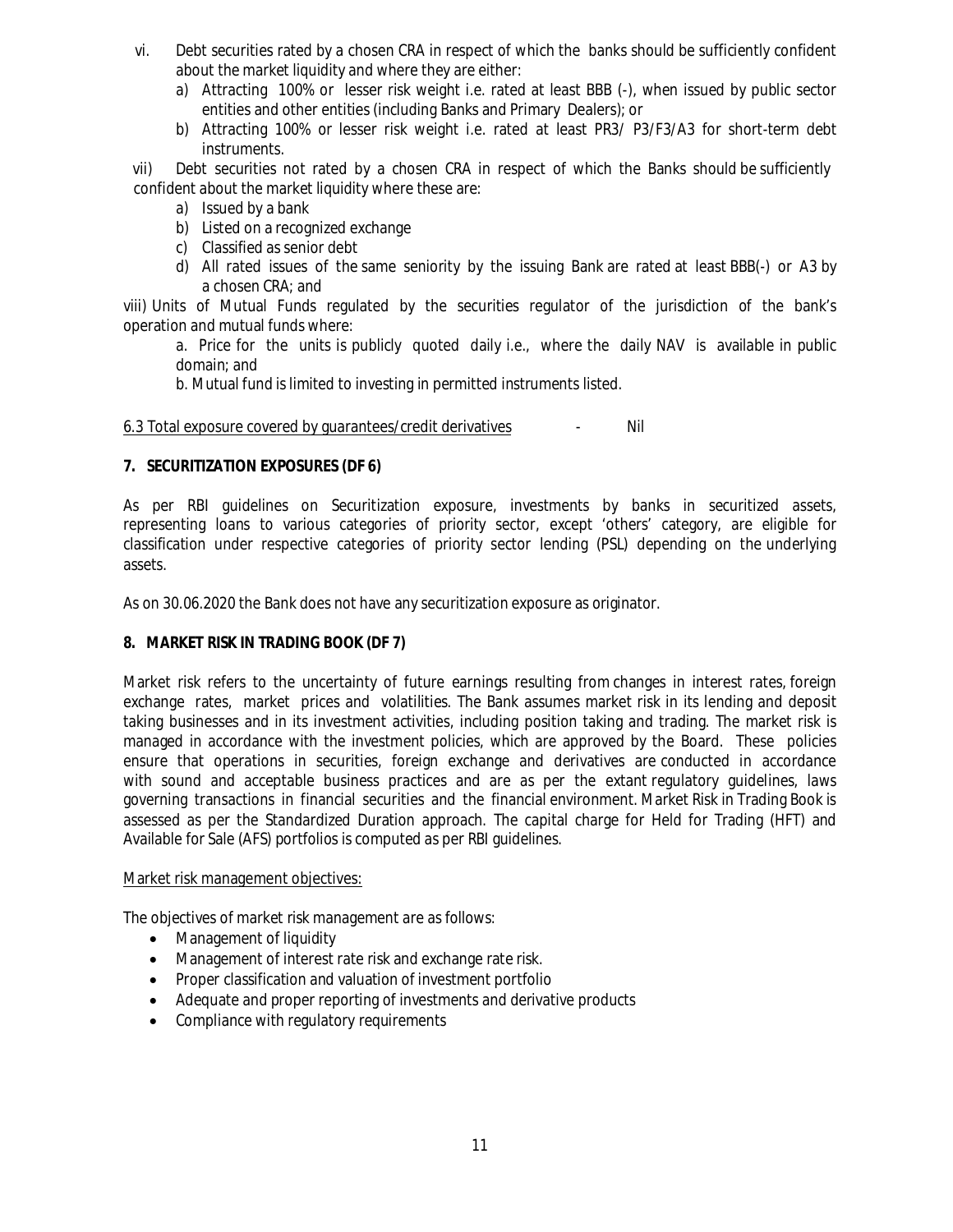

Strategies and processes:

To comply with the regulatory guidelines and to have independent control groups there is clear functional separation of:

- Trading (Front office)
- Monitoring and control (Middle office) and
- Settlements (Back office)

The strategy/guidelines for controlling market risk include:

- Direct involvement of experienced line management
- Stringent controls and limits
- Strict segregation of front, middle and back office duties
- Comprehensive periodical reporting of positions
- Regular independent reviews of all controls and limits
- Rigorous testing and auditing of all pricing, trading and risk management

The scope and nature of risk reporting and measurement systems:

Reporting – The Bank periodically reports on the various investments and their related risk measures to the senior management and the committees of the Board. The Bank also periodically reports to RBI in compliance with regulatory requirements.

Measurement - The Bank has devised various risk metrics for measuring market risk. These are reported to ALCO. Some of the risk metrics adopted by the Bank for monitoring its risks are Value-at-Risk, Earnings at Risk, Modified Duration, Stop Loss limits amongst others.

#### The capital requirements for market risk are detailed below:

|           |                                                   | (Rs. in million)      |
|-----------|---------------------------------------------------|-----------------------|
| <b>SN</b> | <b>Risk Category</b>                              | <b>Capital Charge</b> |
|           | Interest Rate Risk                                | 779                   |
|           | Foreign Exchange Risk (Including gold)            | 49                    |
| J         | <b>Equity Risk</b>                                | 984                   |
|           | Capital requirement for Market Risk $(1 + 2 + 3)$ | 1,812                 |

### **9. OPERATIONAL RISK (DF 8)**

Operational risk is defined as the risk of loss resulting from inadequate or failed internal processes, people and systems or from external events. Operational risk includes legal risk but excludes strategic and reputational risk.

The Bank has put in place a Board approved Operational Risk Management Policy which outlines overall framework for management of Operational Risk.

The Bank manages Operational Risk by way of adopting best practices in processes as well as products. Utmost importance is given on communication and understanding of processes at transactional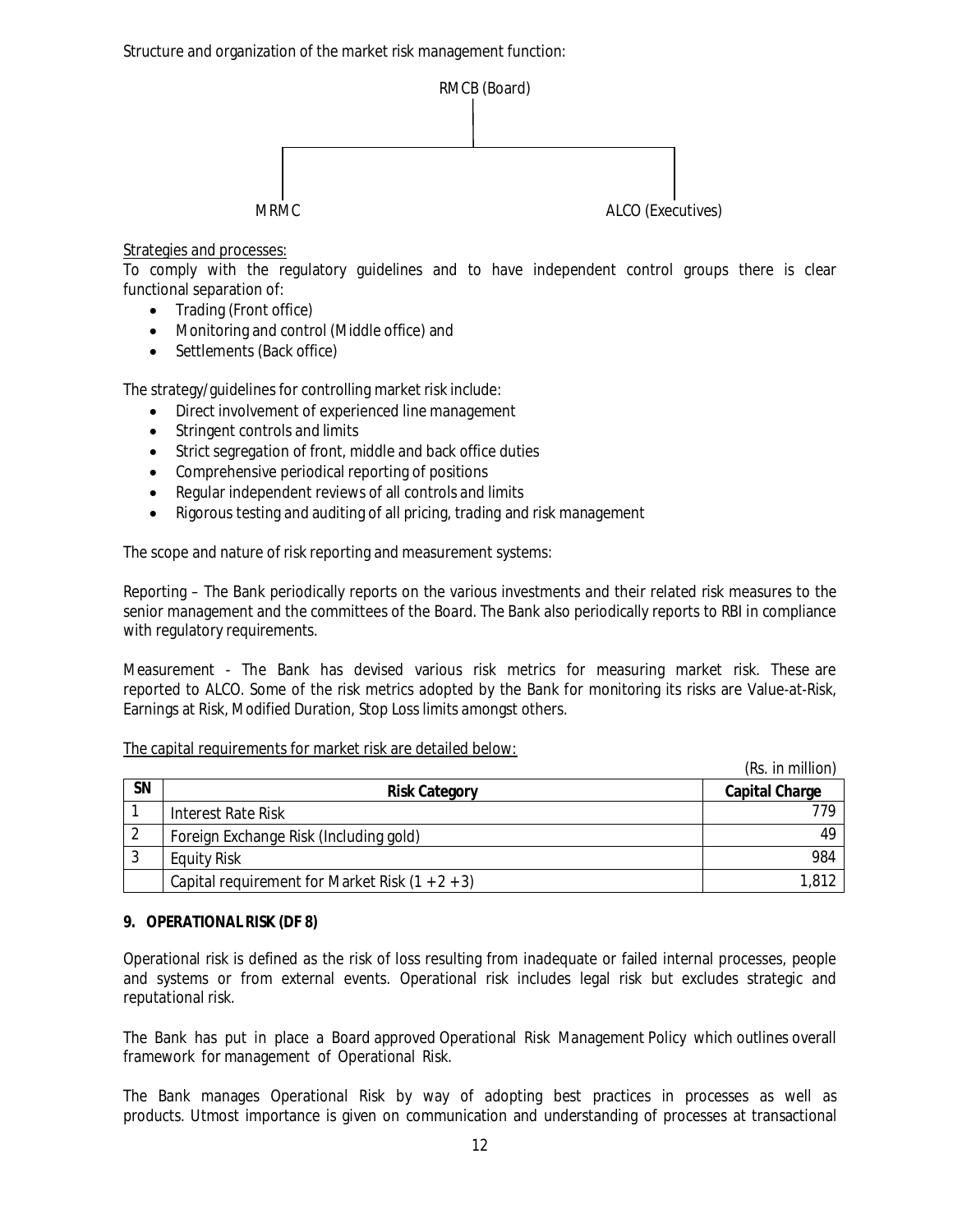level and compliance to same are monitored through effective internal audits.

The Bank's selection of personnel and systems of rewarding performance are aligned to meet Bank's stated key priorities. There is a commitment to training and upgrading of staff skills. Strong 'ownership' of exposures is encouraged, through rewards as well as strong accountability.

The Bank understands the criticality of business continuity in the event of any undesirable/ unforeseen incident and has put in place an exhaustive Business Continuity Plan (BCP) in place which is subject to periodic drills. The Bank has robust Information Technology set up with Disaster Recovery (DR) site for critical functions and backups. Further there is a strict adherence to Information Security Policy across the Bank.

As per the mandate from RBI, the Bank is following the Basic Indicator Approach (BIA) for assessment of Operational Risk Capital.

Capital requirement for operational risk as per BIA as on 30.06.2020 is Rs. 6,531 million.

#### **10. INTEREST RATE RISK IN BANKING BOOK (DF 9)**

#### **Interest Rate Risk in the Banking Book (IRRBB):**

Interest rate risk is the potential change in Net Interest Income (NII) or Economic Value of Equity (Balance Sheet impact), caused by unexpected changes in market interest rates. Since NII or Net Interest Margin (NIM) of Bank is dependent on the movements of interest rates, any mismatches or gaps in the cash-flows on re-pricing dates exposes Bank's NII or NIM to interest rate risk. IRRBB results from an unavoidable position or gap arising from Bank's normal day to day business by holding assets and liabilities in different maturities and different re-pricing dates.

#### **Risk management framework and monitoring:**

The Board of the Bank, through ALCO , has overall responsibility for management of risks and it sets limits and policies for management of liquidity risk, market risk including foreign exchange, interest rate and equity risk. The ALCO, a strategic decision making body, headed by Chief Operating Officer and comprising of senior executives of the Bank is responsible for deciding the mix and maturity profile of the assets and liabilities, recommendation of risk policies, setting up of prudential limits to manage the risks and ensuring compliance with the limits set by the Board. The ALM policy of the Bank includes the prudential limits on interest rate risk, liquidity risk, foreign exchange risk and equity risk.

Risk Management Department is monitoring the limits laid down in the ALM Policy through various reports.

#### **Risk measurement and reporting framework:**

As a part of its regular activities, ALCO manages the impact of the IRRBB, through various limits, reports and tools such as interest rate sensitive gaps, Earnings at risk analysis, duration gap analysis, stress testing, etc. detailed as follows:

a) Interest rate sensitivity:

The interest rate gap risk, at any given date, is the risk arising from the mismatches in the assets & liabilities over the different time intervals. These mismatches or gaps are arrived at after matching rate sensitive assets and rate sensitive liabilities in the particular time bucket taking into account all assets and liabilities (including off Balance Sheet exposure). The rate sensitive assets and liabilities are grouped in the buckets as per the residual maturity or re-pricing date, whichever is earlier and is reported on monthly basis. The gap indicates whether net interest income is positively or negatively impacted by a change in interest rates and the magnitude of the gap approximates the change in net interest income for any given interest rate shift. Limits are fixed on individual gaps.

### b) Earnings at Risk Analysis (EaR):

The gaps in the report indicates whether the Bank is in a position to benefit from rising interest rates by having a positive gap (RSA > RSL) or whether it is in a position to benefit from declining interest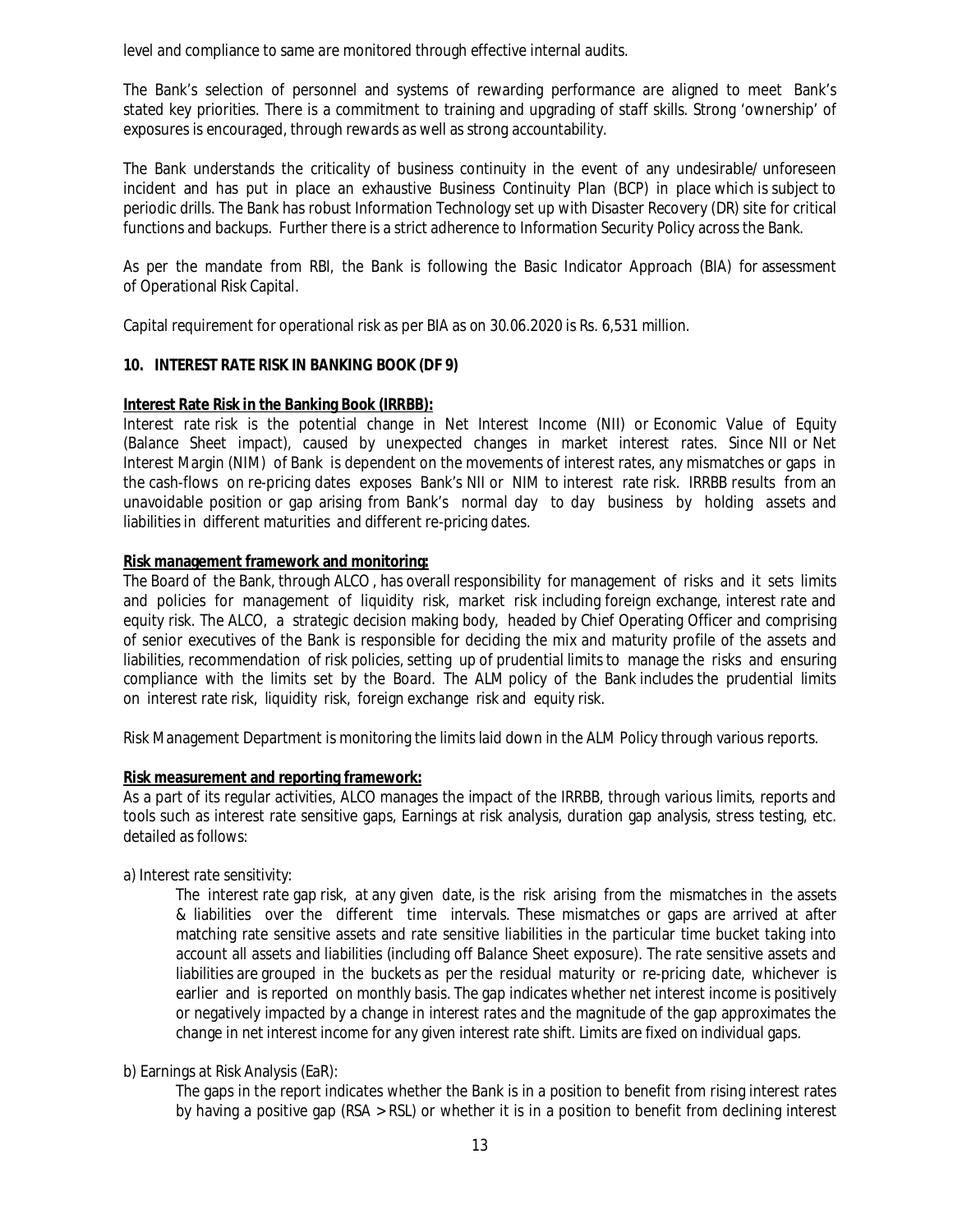rates by a negative gap (RSL > RSA). The Bank monitors the EaR on NII for 2% change in interest rates on the open periodic gaps.

c) Stress testing:

The Bank measures the impact on NII/ EaR after taking into account various possible movement in interest rates across tenor and impact on the earnings is calculated for each of these scenarios.

d) Duration gap analysis:

Movement in the interest rates also have a long-term impact on the market value of equity of the Bank, as the economic value of the Bank's assets, liabilities and off-Balance Sheet positions get affected. Duration is a measure of interest rate sensitivity of assets, liabilities and also equity. It may be defined as the percentage change in the market value of an asset or liability (or equity) for a given change in interest rates. Thus Duration Gap Analysis measures by how much the market value of equity of a firm would change for the possible change in the interest rates.

The following table shows the impact on NII and economic value of equity for a given change in the interest rates. The impact is calculated assuming parallel shifts in the yield curve across all time buckets.

|  | (Rs. in million) |
|--|------------------|
|--|------------------|

| Currency = $INR$ (*)               | $100$ bps | 200 bps |
|------------------------------------|-----------|---------|
| Impact on NII                      | 75        | 149     |
| Impact on economic value of equity | 187       |         |

*\* No major exposure in foreign currencies*

### **11. GENERAL DISCLOSURES FOR EXPOSURES RELATED TO COUNTER PARTY CREDIT RISK (DF 10)**

### **Counterparty exposure**:

Counterparty credit risk in case of derivative contracts arises from the forward contracts. The subsequent credit risk exposures depend on the value of underlying market factors (e.g., interest rates and foreign exchange rates), which can be volatile and uncertain in nature. The Bank does not enter into derivative transactions other than forward transactions.

### **Credit limits:**

The credit limit for counterparty bank is fixed based on their financial performance as per the latest audited financials. Various financial parameters such as Capital, Net worth etc., are taken into consideration while assigning the limit. Credit exposures are monitored to ensure that they do not exceed the approved credit limits.

### **Credit exposures on forward contracts:**

The Bank enters into the forward contracts in the normal course of business for positioning and arbitrage purposes, as well as for its own risk management needs, including mitigation of interest rate and foreign currency risk. Derivative exposures are calculated according to the current exposures method.

### **Credit exposure:**

*(Rs.in million)*

|                   |          |                        |                         | ,,,,,,,,,,,,,,,,,,,,, |
|-------------------|----------|------------------------|-------------------------|-----------------------|
|                   | Notional | Gross positive fair    | <b>Potential Future</b> | <b>Total Credit</b>   |
|                   | Amount   | value of the contracts | Exposure                | Exposure              |
| Forward contracts | 22,458   | 22.674                 | 453                     | 23,127                |

### **12. COMPOSITION OF CAPITAL (DF 11)**

 *(Rs.in million)*

| Common Equity Tier1 capital: instruments and reserves                             |        |  |  |
|-----------------------------------------------------------------------------------|--------|--|--|
| Directly issued qualifying common share capital plus related stock surplus (share | 22,253 |  |  |
| premium)                                                                          |        |  |  |
| Retained earnings                                                                 |        |  |  |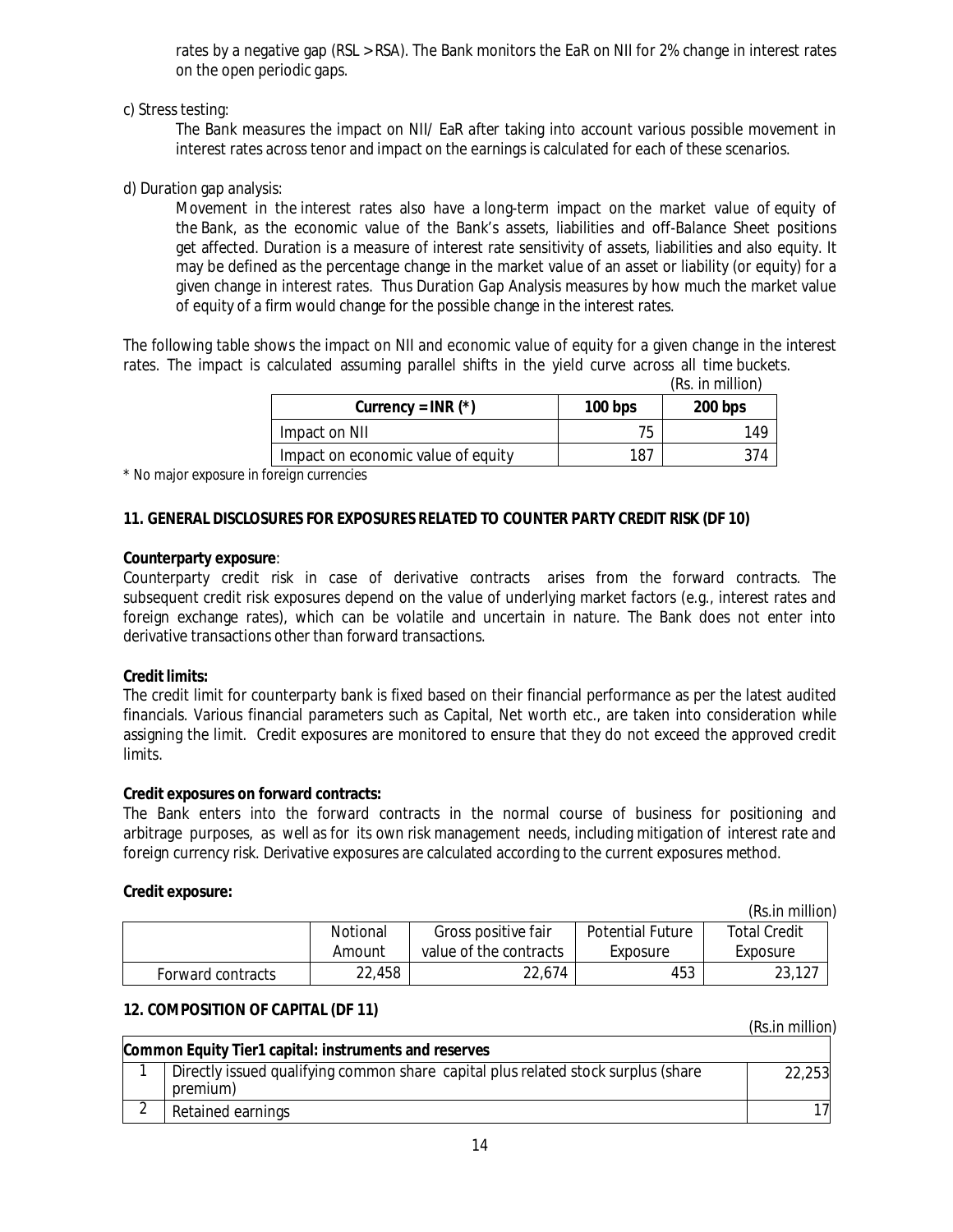| 3                   | Accumulated other comprehensive income (and other reserves)                                                                                                                                                                                                                  | 42,452 |
|---------------------|------------------------------------------------------------------------------------------------------------------------------------------------------------------------------------------------------------------------------------------------------------------------------|--------|
| $\overline{4}$      | Directly issued capital subject to phase out from CET1 (only applicable to non-joint<br>stock companies)                                                                                                                                                                     |        |
| 5                   | Common share capital issued by subsidiaries and held by third parties (amount allowed<br>in group CET 1)                                                                                                                                                                     |        |
| 6                   | Common Equity Tier1 capital before regulatory adjustments                                                                                                                                                                                                                    | 64,722 |
|                     |                                                                                                                                                                                                                                                                              |        |
|                     | <b>Common Equity Tier1 capital : regulatory adjustments</b>                                                                                                                                                                                                                  |        |
| 7                   | Prudential valuation adjustments                                                                                                                                                                                                                                             |        |
| $\overline{8}$<br>9 | Goodwill (net of related tax liability)                                                                                                                                                                                                                                      |        |
| 10                  | Intangibles (net of related tax liability)<br>Deferred tax assets                                                                                                                                                                                                            | 599    |
| 11                  |                                                                                                                                                                                                                                                                              |        |
| 12                  | Cash-flow hedge reserve                                                                                                                                                                                                                                                      |        |
| $\overline{13}$     | Shortfall of provisions to expected losses<br>Securitization gain on sale                                                                                                                                                                                                    |        |
| 14                  | Gains and losses due to changes in own credit risk on fair valued liabilities                                                                                                                                                                                                |        |
| 15                  |                                                                                                                                                                                                                                                                              |        |
| $\overline{16}$     | Defined-benefit pension fund net assets<br>Investments in own shares (if not already netted off paid-up capital on reported<br>balance sheet)                                                                                                                                |        |
| 17                  | Reciprocal cross-holdings in common equity                                                                                                                                                                                                                                   | 8      |
| $\overline{18}$     | Investments in the capital of banking, financial and insurance entities that are outside<br>the scope of regulatory consolidation, net of eligible Short positions, where the bank<br>does not own more than 10% of the issued share capital (amount above 10%<br>threshold) |        |
| $\overline{19}$     | Significant investments in the common stock of banking, financial and insurance<br>entities that are outside the scope of regulatory consolidation, net of eligible short<br>positions (amount above 10% threshold)                                                          |        |
| 20                  | Mortgage servicing rights (amount above 10% threshold)                                                                                                                                                                                                                       |        |
| $\overline{21}$     | Deferred tax assets arising from temporary differences (amount above 10% threshold,<br>net of related tax liability)                                                                                                                                                         |        |
| 22                  | Amount exceeding the 15% threshold                                                                                                                                                                                                                                           |        |
| 23                  | of which: significant investments in the common stock of financial entities                                                                                                                                                                                                  |        |
| 24                  | Of which : mortgage servicing rights                                                                                                                                                                                                                                         |        |
| 25                  | Of which: deferred tax assets arising from temporary differences                                                                                                                                                                                                             |        |
| $\overline{26}$     | National specific regulatory adjustments(26a+26b+26c+26d)                                                                                                                                                                                                                    |        |
| 26a                 | of which: Investments in the equity capital of unconsolidated insurance subsidiaries                                                                                                                                                                                         |        |
| 26 <sub>b</sub>     | Of which: Investments in the equity capital of unconsolidated non-financial<br>subsidiaries                                                                                                                                                                                  |        |
| 26c                 | Of which: Shortfall in the equity capital of majority owned financial entities which have<br>not been consolidated with the bank                                                                                                                                             |        |
| 26d                 | Of which: Unamortized pension funds expenditures                                                                                                                                                                                                                             |        |
| 27                  | Regulatory adjustments applied to Common Equity Tier 1 due to insufficient<br>Additional Tier1 and Tier2 to cover deductions                                                                                                                                                 |        |
| 28                  | Total regulatory adjustments to Common Equity Tier1                                                                                                                                                                                                                          | 607    |
| 29                  | <b>Common Equity Tier1 capital (CET1)</b>                                                                                                                                                                                                                                    | 64,115 |
| 30                  | Directly issued qualifying Additional Tier1 instruments plus related stock surplus (share<br>premium) $(31+32)$                                                                                                                                                              |        |
| 31                  |                                                                                                                                                                                                                                                                              |        |
|                     | Of which: classified as equity under applicable accounting standards (Perpetual Non-<br><b>Cumulative Preference Shares)</b>                                                                                                                                                 |        |
| $\overline{32}$     | Of which: classified as liabilities under applicable accounting standards (Perpetual<br>debt Instruments)                                                                                                                                                                    |        |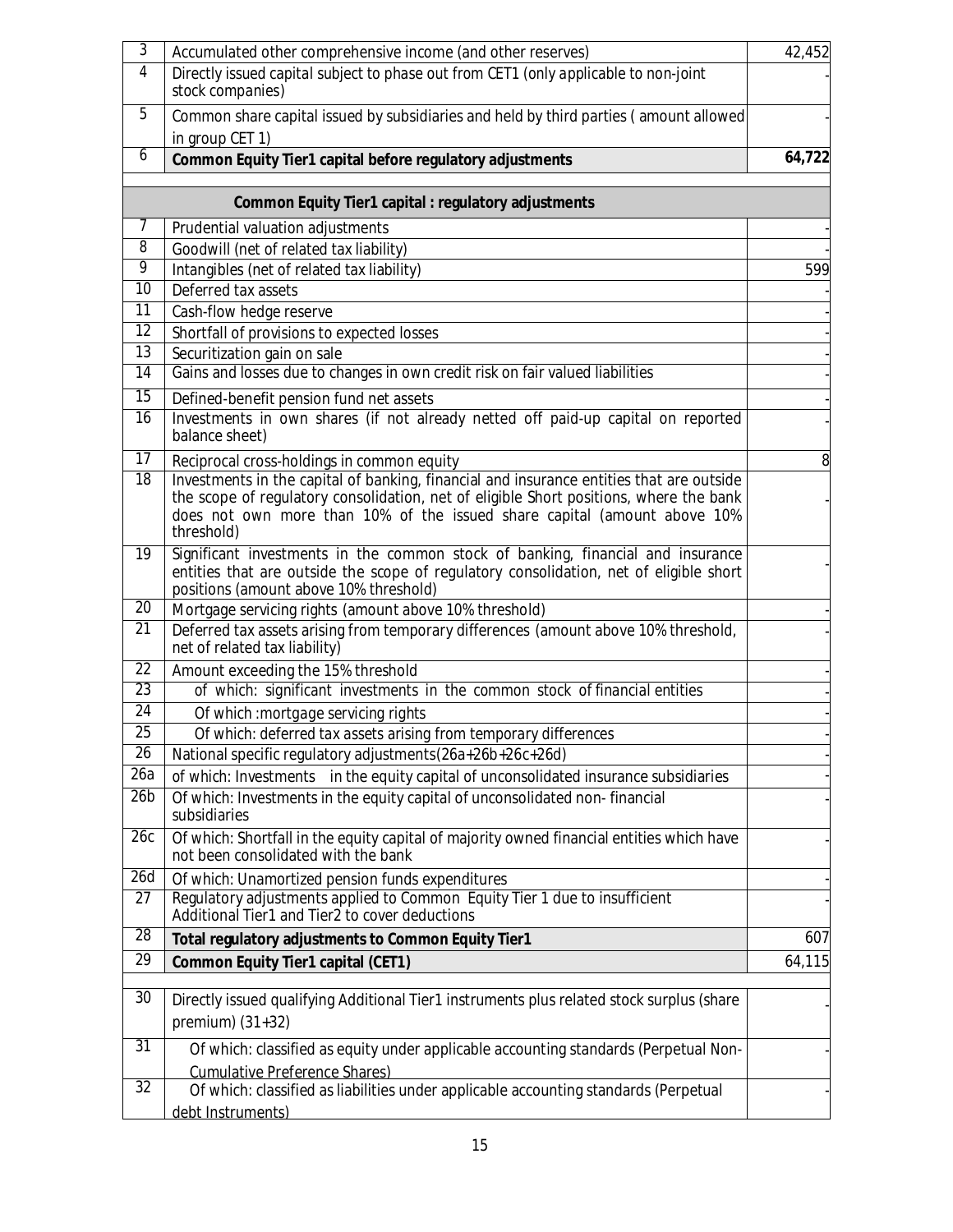| 33              | Directly issued capital instruments subject to phase out from Additional Tier I                                                                                                                                                                                                                   |                |
|-----------------|---------------------------------------------------------------------------------------------------------------------------------------------------------------------------------------------------------------------------------------------------------------------------------------------------|----------------|
| $\overline{34}$ | Additional Tier1 instruments (and CET1 instruments not included in row 5) issued by                                                                                                                                                                                                               |                |
|                 | subsidiaries and held by third parties (amount allowed in group AT1)                                                                                                                                                                                                                              |                |
| $\overline{35}$ | Of which: instruments issued by subsidiaries subject to phase out                                                                                                                                                                                                                                 |                |
| $\overline{36}$ | Additional Tier1 capital before regulatory adjustments                                                                                                                                                                                                                                            |                |
|                 |                                                                                                                                                                                                                                                                                                   |                |
| 37              | Investments in own Additional Tier1 instruments                                                                                                                                                                                                                                                   |                |
| 38              | Reciprocal cross-holdings in Additional Tier1 instruments                                                                                                                                                                                                                                         |                |
| $\overline{39}$ | Investments in the capital of banking, financial and insurance entities that are outside<br>the scope of regulatory consolidation, net of eligible short positions, where the bank<br>does not own more than 10% of the issued common share capital of the entity<br>(amount above 10% threshold) |                |
| 40              | Significant investments in the capital of banking, financial and insurance entities that<br>are outside the scope of regulatory consolidation (net of eligible short positions)                                                                                                                   |                |
| 41              | National specific regulatory adjustments (41a+41b)                                                                                                                                                                                                                                                |                |
| 41a             | of which: Investments in the Additional Tier 1 capital of unconsolidated insurance<br>subsidiaries                                                                                                                                                                                                |                |
| 41 <sub>b</sub> | Of which: Shortfall in the Additional Tier1 capital of majority owned financial entities                                                                                                                                                                                                          |                |
|                 | which have not been consolidated with the bank                                                                                                                                                                                                                                                    |                |
| 42              | Regulatory adjustments applied to Additional Tier1 due to insufficient Tier 2 to cover                                                                                                                                                                                                            |                |
|                 | deductions                                                                                                                                                                                                                                                                                        |                |
| 43              | Total regulatory adjustments to Additional Tier1 capital                                                                                                                                                                                                                                          |                |
| 44              | <b>Additional Tier1 capital (AT1)</b>                                                                                                                                                                                                                                                             |                |
| 44a             | Additional Tier1 capital reckoned for capital adequacy                                                                                                                                                                                                                                            |                |
| 45              |                                                                                                                                                                                                                                                                                                   | 64,115         |
|                 | Tier1 capital(T1=CET1+Admissible AT1)(29+44a)                                                                                                                                                                                                                                                     |                |
|                 | <b>Tier2 capital: instruments and provisions</b>                                                                                                                                                                                                                                                  |                |
|                 |                                                                                                                                                                                                                                                                                                   |                |
| 46              | Directly issued qualifying Tier2 instruments plus related stock surplus                                                                                                                                                                                                                           |                |
| 47              | Directly issued qualifying Tier 2 instruments subject to phase out                                                                                                                                                                                                                                | 4,870          |
| 48              | Tier2 instruments (and CET1 and AT1 instruments not included in rows 5 or 34) issued<br>by subsidiaries and held by third parties (amount allowed in group Tier2)                                                                                                                                 |                |
| 49              | Of which: instruments issued by subsidiaries subject to phase out                                                                                                                                                                                                                                 |                |
| 50              | <b>Other Reserves and Provisions</b>                                                                                                                                                                                                                                                              |                |
| 51              |                                                                                                                                                                                                                                                                                                   |                |
|                 | Tier 2 capital before regulatory adjustments                                                                                                                                                                                                                                                      |                |
|                 | Tier 2 capital: regulatory adjustments                                                                                                                                                                                                                                                            |                |
| 52              | Investments in own Tier2 instruments                                                                                                                                                                                                                                                              |                |
| 53              | Reciprocal cross- holdings in Tier2 instruments                                                                                                                                                                                                                                                   |                |
| 54              | Investments in the capital of banking, financial and insurance entities that are outside                                                                                                                                                                                                          |                |
|                 | the scope of regulatory consolidation, net of eligible short positions, where the bank                                                                                                                                                                                                            |                |
|                 | does not own more than 10% of the issued common share capital of the entity                                                                                                                                                                                                                       |                |
|                 | (amount above the 10% threshold)                                                                                                                                                                                                                                                                  | 3,111<br>7,981 |
| $\overline{55}$ | Significant investments in the capital of banking, financial and insurance entities<br>that are outside the scope of regulatory consolidation (net of eligible short<br>positions)                                                                                                                |                |
| 56              | National specific regulatory adjustments (56a+56b)                                                                                                                                                                                                                                                |                |
| 56a             | of which: Investments in the Tier 2 capital of unconsolidated insurance subsidiaries                                                                                                                                                                                                              |                |
| 56b             |                                                                                                                                                                                                                                                                                                   |                |
|                 | Of which: Short fall in the Tier2 capital of majority owned financial entities which have                                                                                                                                                                                                         |                |
| $\overline{57}$ | not been consolidated with the bank                                                                                                                                                                                                                                                               |                |
| 58              | Total regulatory adjustments to Tier2 capital<br>Tier 2 capital (T2)                                                                                                                                                                                                                              | 7,981          |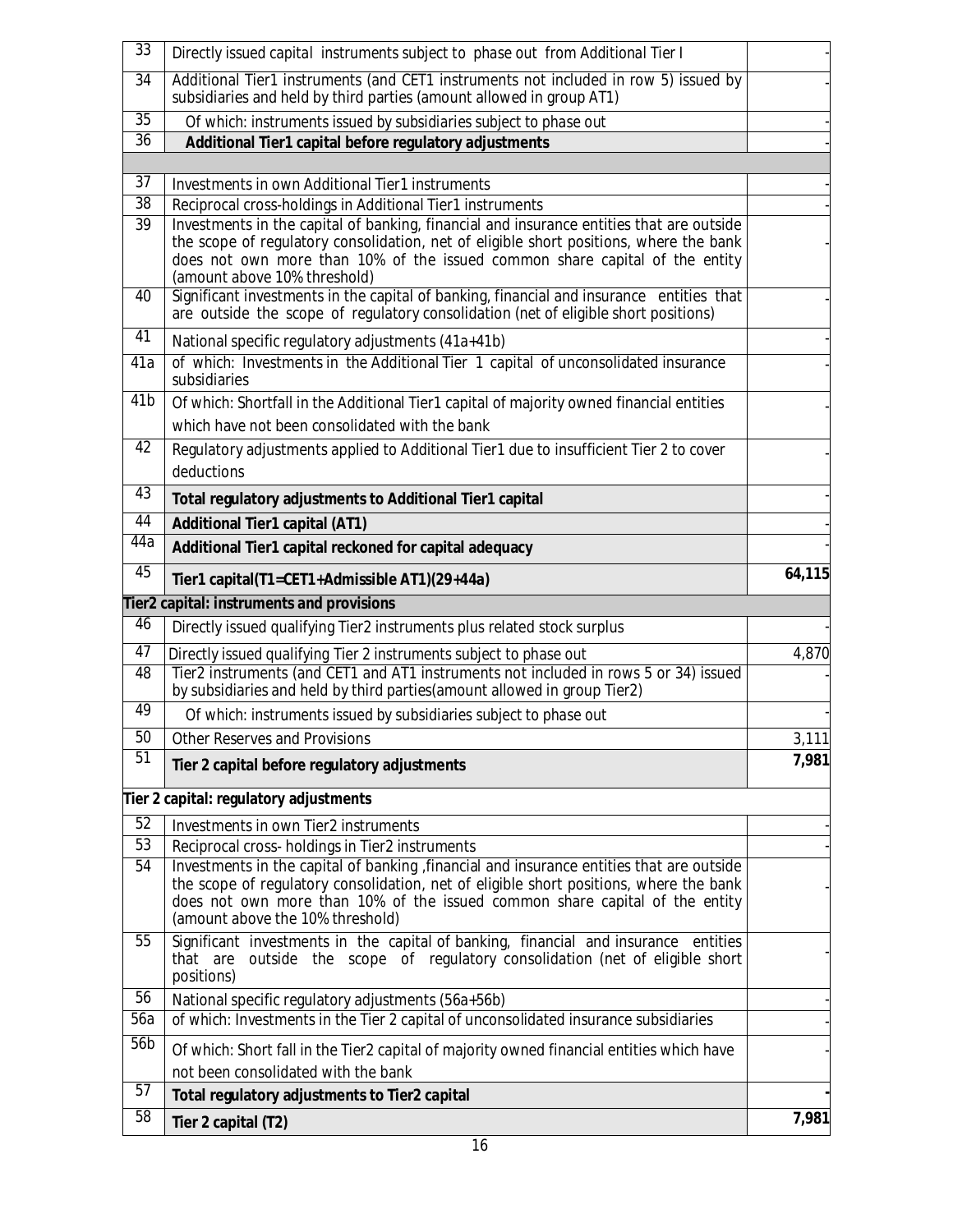| 58a             | Tier2 capital reckoned for capital adequacy                                                                                                                                                                                   | 7,981   |
|-----------------|-------------------------------------------------------------------------------------------------------------------------------------------------------------------------------------------------------------------------------|---------|
| 58b             | Excess Additional Tier1 capital reckoned as Tier2 capital                                                                                                                                                                     |         |
| 58c             | Total Tier2 capital admissible for capital adequacy (58a+58b)                                                                                                                                                                 | 7,981   |
| 59              | Total capital (TC=T1+Admissible T2) (45+58c)                                                                                                                                                                                  | 72,096  |
| 60              | Total risk weighted assets (60a+60b+60c)                                                                                                                                                                                      | 397,480 |
| 60a             | Of which: total credit risk weighted assets                                                                                                                                                                                   | 320,752 |
| 60 <sub>b</sub> | Of which: total market risk weighted assets                                                                                                                                                                                   | 16,674  |
| 60c             | Of which: total operational risk weighted assets                                                                                                                                                                              | 60,054  |
|                 | <b>Capital ratios and buffers</b>                                                                                                                                                                                             |         |
| 61              | Common Equity Tier1 (as a percentage of risk weighted assets)                                                                                                                                                                 | 16.13%  |
| 62              | Tier1 (as a percentage of risk weighted assets)                                                                                                                                                                               | 16.13%  |
| 63              | Total capital (as a percentage of risk weighted assets)                                                                                                                                                                       | 18.14%  |
| 64              | Institution specific buffer requirement (minimum CET1 requirement plus capital<br>conservation plus counter cyclical buffer requirements plus G-SIB buffer requirement,<br>expressed as a percentage of risk weighted assets) | 7.375%  |
| 65              | Of which: capital conservation buffer requirement                                                                                                                                                                             | 1.875%  |
| 66              | Of which: bank specific counter cyclical buffer requirement                                                                                                                                                                   |         |
| 67              | Of which: G-SIB buffer requirement                                                                                                                                                                                            |         |
| 68              | Common Equity Tier1 available to meet buffers (as a percentage of risk weighted                                                                                                                                               | 8.755%  |
|                 | assets)                                                                                                                                                                                                                       |         |
|                 | <b>National minima (if different from Basel III)</b>                                                                                                                                                                          |         |
| 69              | National Common Equity Tier1 minimum ratio (if different from Basel III minimum)                                                                                                                                              | 7.375%  |
| $\overline{70}$ | National Tier1 minimum ratio (if different from Basel III minimum)                                                                                                                                                            | 7%      |
| $\overline{71}$ | National total capital minimum ratio (if different from Basel III minimum)                                                                                                                                                    | 10.875% |

|    | Amounts below the thresholds for deduction (before risk weighting)                                                                              |       |
|----|-------------------------------------------------------------------------------------------------------------------------------------------------|-------|
| 72 | Non-significant investments in the capital of other financial entities                                                                          |       |
| 73 | Significant investments in the common stock of financial entities                                                                               |       |
| 74 | Mortgage servicing rights (net of related tax liability)                                                                                        |       |
| 75 | Deferred tax assets arising from temporary differences (net of related tax liability)                                                           |       |
|    | Applicable caps on the inclusion of provisions in Tier2                                                                                         |       |
| 76 | Provisions eligible for inclusion in Tier 2 in respect of exposures subject to<br>standardized approach (prior to application of cap)           | 1,830 |
| 77 | Cap on inclusion of provisions in Tier2 under standardized approach                                                                             |       |
| 78 | Provisions eligible for inclusion in Tier 2 in respect of exposures subject to internal<br>ratings-based approach (prior to application of cap) |       |
| 79 | Cap for inclusion of provisions inTier2 under internal ratings-based approach                                                                   |       |
|    | Capital instruments subject to phase-out arrangements (only applicable between March 31, 2017 and<br>March 31, 2022)                            |       |
| 80 | Current cap on CET1 instruments subject to phase out arrangements                                                                               |       |
| 81 | Amount excluded from CET1 due to cap (excess over cap after redemptions and<br>maturities)                                                      |       |
| 82 | Current cap on AT1 instruments subject to phase out arrangements                                                                                |       |
| 83 | Amount excluded from AT1 due to cap (excess over cap after redemptions and<br>maturities)                                                       |       |
| 84 | Current cap on T2 instruments subject to phase out arrangements                                                                                 |       |
| 85 | Amount excluded from T2 due to cap (excess over cap after redemptions and<br>maturities)                                                        |       |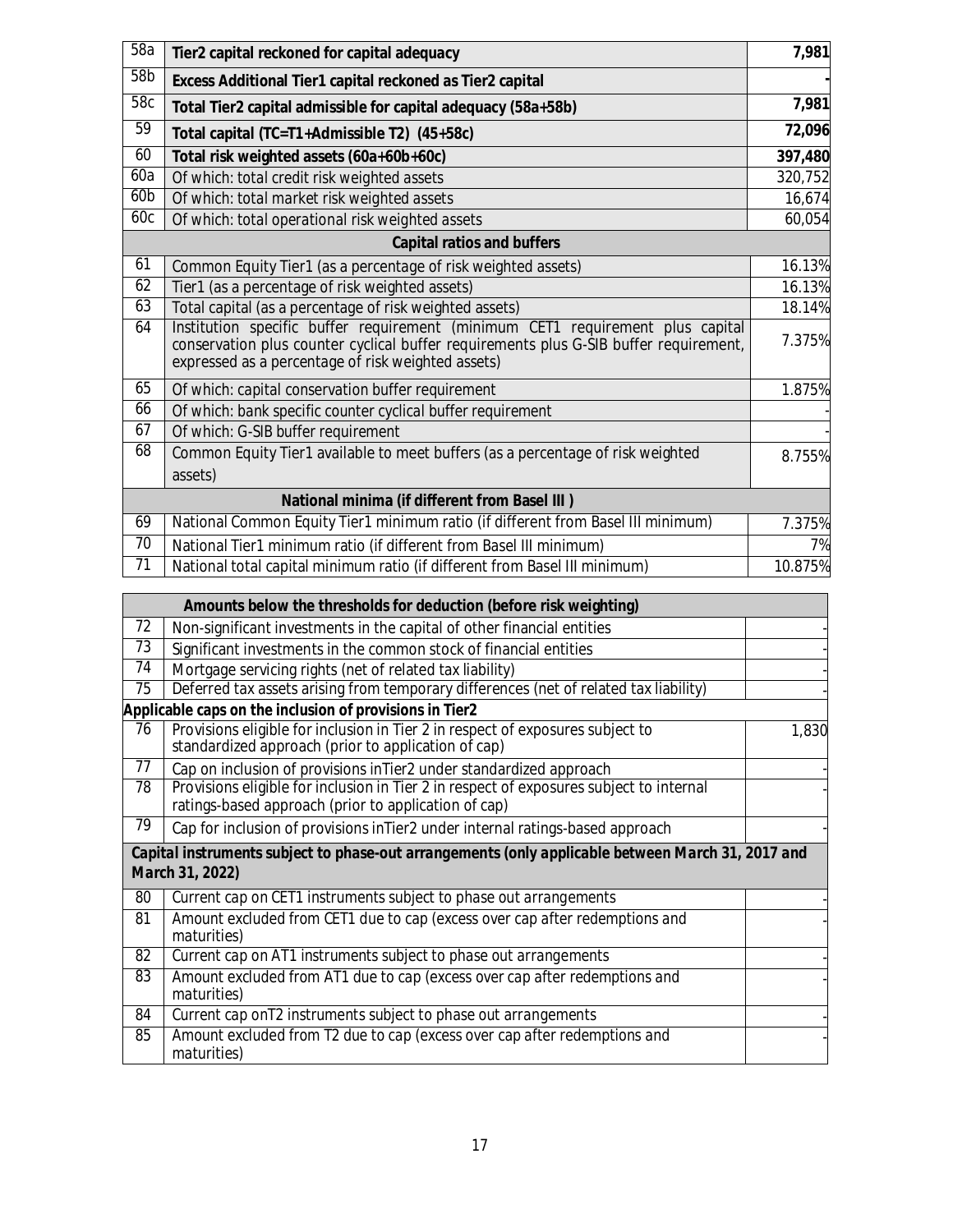# **13. MAIN FEATURES OF REGULATORY CAPITAL INSTRUMENTS (DF-13)**

| <b>SN</b>      | <b>Particulars</b>                                                                                                     | <b>Tier II bonds</b>                       |  |
|----------------|------------------------------------------------------------------------------------------------------------------------|--------------------------------------------|--|
| 1              | Issuer                                                                                                                 | KARUR VYSYA BANK LIMITED                   |  |
| $\overline{2}$ | Unique identifier (e.g. CUSIP, ISIN or Bloomberg identifier for                                                        | INE036D08015                               |  |
|                | private placement)                                                                                                     |                                            |  |
| 3              | Governing law(s) of the instrument                                                                                     | <b>Indian Laws</b>                         |  |
| $\overline{4}$ | <b>Transitional Basel III rules</b>                                                                                    | Not Applicable                             |  |
| 5              | Post-transitional Basel III rules                                                                                      | Eligible                                   |  |
| 6              | Eligible at solo/group/ group & solo                                                                                   | Solo                                       |  |
| 7              | Instrument type                                                                                                        | Subordinated Tier II - Debt<br>Instruments |  |
| 8              | Amount recognized in regulatory capital (Rs. in million), as of most<br>recent reporting date.                         | 4,870                                      |  |
| 9              | Par value of instrument (Rs. in million)                                                                               | 0.1                                        |  |
| 10             | Accounting classification                                                                                              | Liability - other borrowings               |  |
| 11             | Original date of issuance                                                                                              | 12.03.2019                                 |  |
| 12             | Perpetual or dated                                                                                                     | Dated                                      |  |
| 13             | Original maturity date                                                                                                 | 12.06.2029                                 |  |
| 14             | Issuer call subject to prior supervisory approval                                                                      | Yes                                        |  |
| 15             | Optional call date, contingent call dates and redemption amount                                                        | 12.03.2024; redemption at<br>par           |  |
| 16             | Subsequent call dates, if applicable                                                                                   | On every anniversary after<br>12.03.2024   |  |
| 17             | Coupons / dividends                                                                                                    | Coupon                                     |  |
| 18             | Fixed or floating dividend/coupon                                                                                      | Fixed                                      |  |
| 19             | Coupon rate and any related index                                                                                      | 11.95% p.a.                                |  |
| 20             | Existence of a dividend stopper                                                                                        | <b>No</b>                                  |  |
| 21             | Fully discretionary, partially discretionary or Mandatory                                                              | Fully discretionary                        |  |
| 22             | Existence of step up or other incentive to redeem                                                                      | <b>No</b>                                  |  |
| 23             | Noncumulative or cumulative                                                                                            | Non-Cumulative                             |  |
| 24             | Convertible or Non-convertible                                                                                         | Non-Convertible                            |  |
| 25             | If convertible, conversion trigger(s)                                                                                  | <b>NA</b>                                  |  |
| 26             | If convertible, fully or partially                                                                                     | <b>NA</b>                                  |  |
| 27             | If convertible, conversion rate                                                                                        | <b>NA</b>                                  |  |
| 28             | If convertible, mandatory or optional conversion                                                                       | ΝA                                         |  |
| 29             | If convertible, specify instrument type convertible into                                                               | <b>NA</b>                                  |  |
| 30             | If convertible, specify issuer of instrument it converts into                                                          | <b>NA</b>                                  |  |
| 31             | Write-down feature                                                                                                     | Yes                                        |  |
| 32             | If write-down, write-down trigger(s)                                                                                   | Point of non-viability trigger             |  |
| 33             | If write-down, full or partial                                                                                         | Full                                       |  |
| 34             | If write-down, permanent or temporary                                                                                  | Permanent                                  |  |
| 35             | If temporary write-down, description of write-up mechanism                                                             | <b>NA</b>                                  |  |
| 36             | Position in<br>subordination hierarchy in liquidation<br>(specify<br>instrument type immediately senior to instrument) | All depositors and other<br>creditors      |  |
| 37             | Non-compliant transitioned features                                                                                    | <b>NA</b>                                  |  |
| 38             | If yes, specify non-compliant features                                                                                 | <b>NA</b>                                  |  |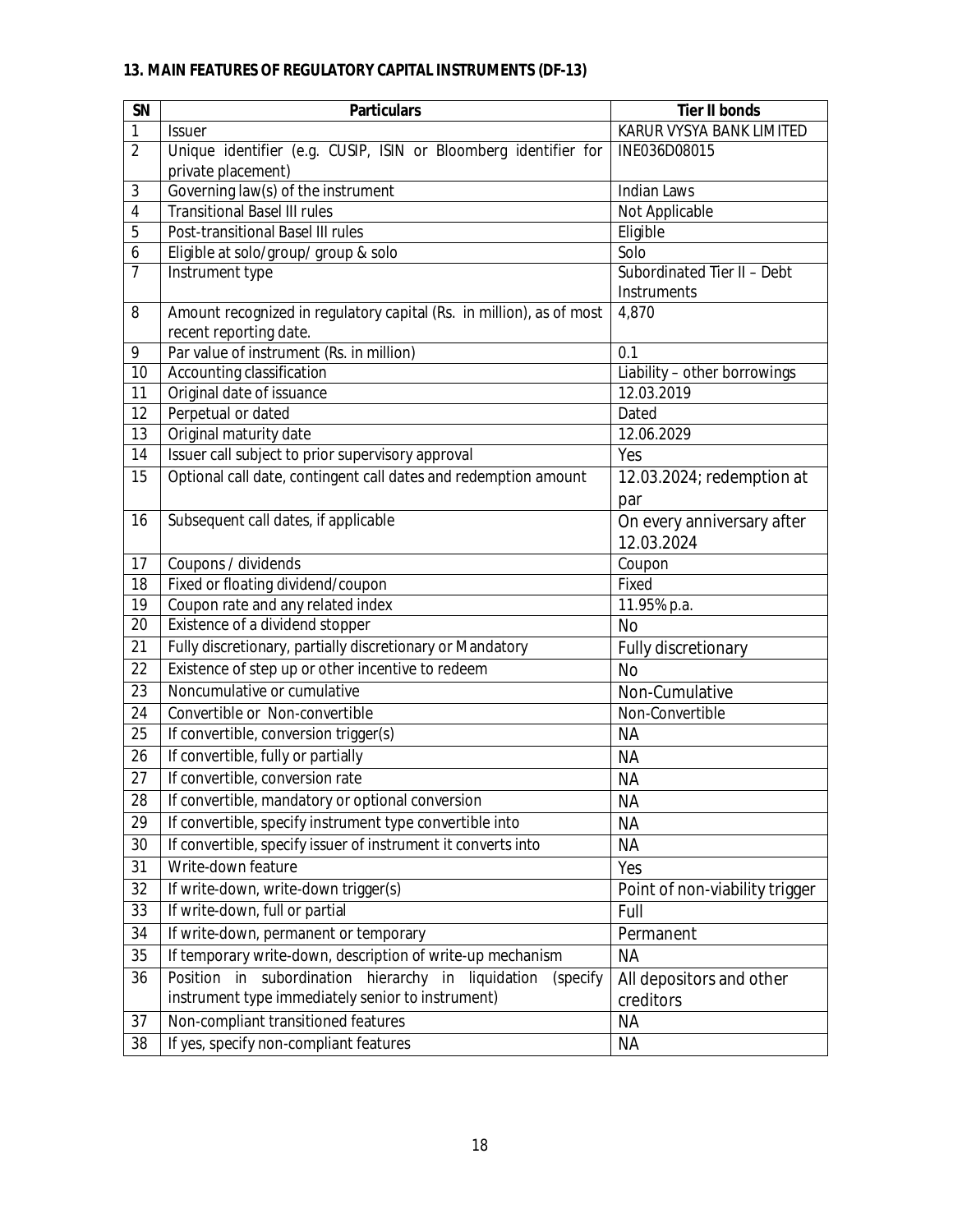# **14. FULL TERMS AND CONDITIONS OF REGULATORY CAPITAL INSTRUMENTS (DF-14)**

| Instrument                           | Terms & Conditions |                                                 |
|--------------------------------------|--------------------|-------------------------------------------------|
|                                      | Issue size         | Rs. 4870 million                                |
|                                      | Face Value         | Rs. 0.1 million per bond                        |
|                                      | Date of Allotment  | 12 <sup>th</sup> March 2019                     |
| Unsecured Redeemable Non-Convertible | Maturity           | $12th$ June 2029                                |
| Tier II Bonds - INE036D08015         |                    | On 5 <sup>th</sup> anniversary from deemed date |
|                                      | Call Option        | of allotment and annually thereafter            |
|                                      | Coupon             | 11.95%                                          |
|                                      | Interest payment   | Annual                                          |

# **15. LEVERAGE RATIO DISCLOSURES (DF-17)**

|                                    | (Rs. In million)                                                                                                                            |                             |  |  |  |  |
|------------------------------------|---------------------------------------------------------------------------------------------------------------------------------------------|-----------------------------|--|--|--|--|
|                                    | Item                                                                                                                                        | Leverage ratio<br>framework |  |  |  |  |
| On-balance sheet exposures         |                                                                                                                                             |                             |  |  |  |  |
| 1                                  | On-balance sheet items (excluding derivatives and SFTs, but including collateral)                                                           | 693,803                     |  |  |  |  |
| $\overline{2}$                     | (Asset amounts deducted in determining Basel III Tier 1 capital)                                                                            | 606                         |  |  |  |  |
| $\overline{\mathbf{3}}$            | Total on-balance sheet exposures (excluding derivatives and SFTs) (sum of lines 1 and<br>2)                                                 | 693,197                     |  |  |  |  |
|                                    | <b>Derivative exposures</b>                                                                                                                 |                             |  |  |  |  |
| 4                                  | Replacement cost associated with all derivatives transactions (i.e. net of eligible cash<br>variation margin)                               | 40                          |  |  |  |  |
| 5                                  | Add-on amounts for PFE associated with all derivatives transactions                                                                         | 178                         |  |  |  |  |
| 6                                  | Gross-up for derivatives collateral provided where deducted from the balance sheet<br>assets pursuant to the operative accounting framework |                             |  |  |  |  |
| $\overline{7}$                     | (Deductions of receivables assets for cash variation margin provided in derivatives<br>transactions)                                        |                             |  |  |  |  |
| 8                                  | (Exempted CCP leg of client-cleared trade exposures)                                                                                        |                             |  |  |  |  |
| 9                                  | Adjusted effective notional amount of written credit derivatives                                                                            |                             |  |  |  |  |
| 10                                 | (Adjusted effective notional offsets and add-on deductions for written credit<br>derivatives)                                               |                             |  |  |  |  |
| 11                                 | Total derivative exposures (sum of lines 4 to 10)                                                                                           | 218                         |  |  |  |  |
|                                    | Securities financing transaction exposures                                                                                                  |                             |  |  |  |  |
| 12                                 | Gross SFT assets (with no recognition of netting), after adjusting for sale accounting<br>transactions                                      |                             |  |  |  |  |
| 13                                 | (Netted amounts of cash payables and cash receivables of gross SFT assets)                                                                  |                             |  |  |  |  |
| 14                                 | CCR exposure for SFT assets                                                                                                                 |                             |  |  |  |  |
| 15                                 | Agent transaction exposures                                                                                                                 |                             |  |  |  |  |
| 16                                 | Total securities financing transaction exposures (sum of lines 12 to 15)                                                                    |                             |  |  |  |  |
|                                    | Other off-balance sheet exposures                                                                                                           |                             |  |  |  |  |
| 17                                 | Off-balance sheet exposure at gross notional amount                                                                                         | 117,196                     |  |  |  |  |
| 18                                 | (Adjustments for conversion to credit equivalent amounts)                                                                                   | 84,941                      |  |  |  |  |
| 19                                 | Off-balance sheet items (sum of lines 17 and 18)                                                                                            | 32,255                      |  |  |  |  |
| <b>Capital and total exposures</b> |                                                                                                                                             |                             |  |  |  |  |
| 20                                 | Tier 1 capital                                                                                                                              | 64,115                      |  |  |  |  |
| 21                                 | Total exposures (sum of lines 3, 11, 16 and 19)                                                                                             | 725,670                     |  |  |  |  |
| Leverage ratio                     |                                                                                                                                             |                             |  |  |  |  |
| 22                                 | <b>Basel III leverage ratio</b>                                                                                                             | 8.84%                       |  |  |  |  |